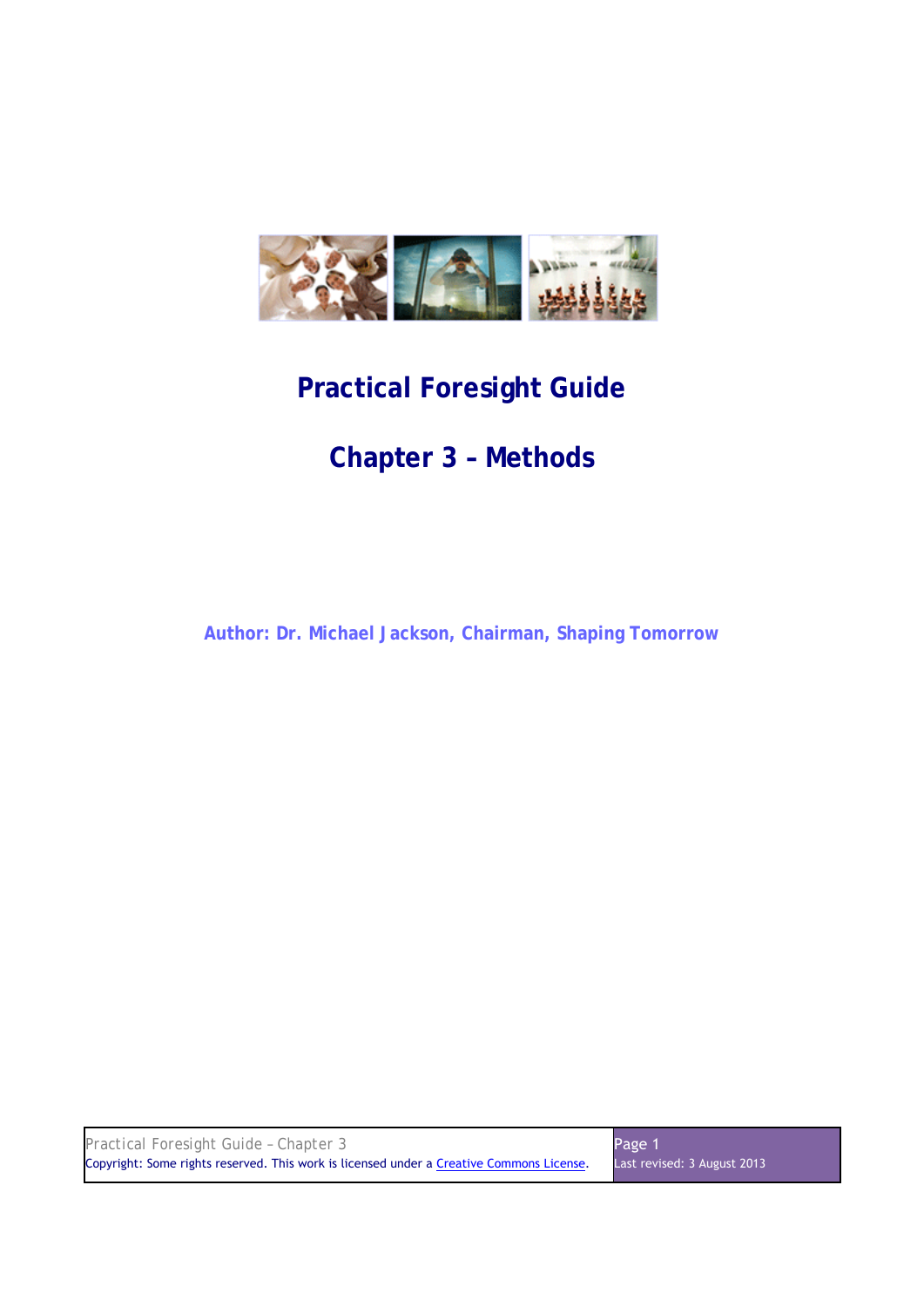## **Table of contents**

| 3. Methods                        | 4              |
|-----------------------------------|----------------|
| 3.1 Backcasting                   | 6              |
| 3.2 Brainstorming *               | $\overline{7}$ |
| 3.3 Causal Layered Analysis *     | 8              |
| 3.4 Chaos theory                  | 9              |
| 3.5 Cross-impact analysis         | 11             |
| 3.6 Decision modeling *           | 12             |
| 3.7 Delphi method *               | 13             |
| 3.8 Environmental scanning *      | 14             |
| 3.9 Expert panel *                | 15             |
| 3.10 Forecasting                  | 16             |
| 3.11 Futures Wheel                | 18             |
| 3.12 Heuristics                   | 19             |
| 3.13 Modeling, simulation, gaming | 19             |
| 3.14 Morphological analysis *     | 20             |
| 3.15 Participatory methods *      | 21             |
| 3.16 Personal future              | 23             |
| 3.17 Prediction market            | 24             |
| 3.18 Relevance trees              | 24             |
| 3.19 Road-mapping                 | 25             |
| 3.20 Scenarios *                  | 26             |
| 3.21 Technology sequence analysis | 30             |
| 3.22 Text mining                  | 31             |
| 3.23 Trend impact analysis *      | 32             |
| 3.24 TRIZ *                       | 33             |
| 3.25 Visioning *                  | 34             |
| 3.26 Wild Cards *                 | 35             |
|                                   |                |

# **3. Methods**

## **Planning your Future**

| Practical Foresight Guide - Chapter 3                                                    | Page 1                      |
|------------------------------------------------------------------------------------------|-----------------------------|
| Copyright: Some rights reserved. This work is licensed under a Creative Commons License. | Last revised: 3 August 2013 |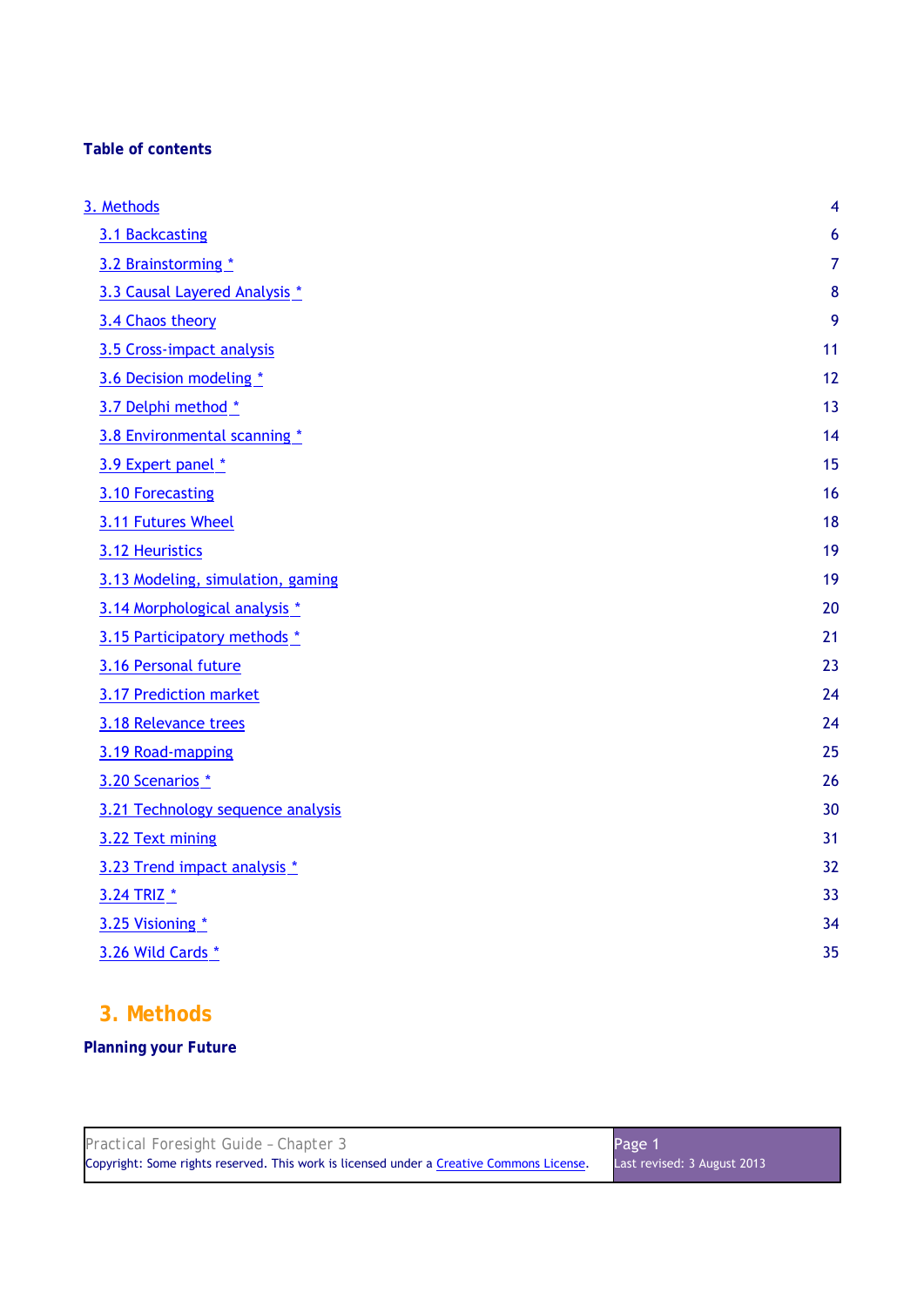No-one can predict the future, yet we all make plans based on our assumptions and desires. Making plans in a changing and complex environment is a little like being the captain of a ship faced with uncertain weather and variable seas. Yet, he still puts to sea in pursuit of his desires. But, despite the daunting prospects and just like the captain, if we know where we want to go we can chart a course, navigate with our compass, use our lookout's weather eyes, and trim our sails to make the best of the changing conditions. These methods give us a far better possibility of reaching our destination than trusting in providence.

## **Making better plans**

Society today is all at sea tossed around like little boats in a swirling maelstrom of change. But the smarter captains anticipate the future and create very different expeditions to new places from those we all experienced yesterday. These captains signal their change of direction and it is up to us to interpret and use their signals or chart our own very different course.

We all do this unconsciously when we watch the news, read the paper, or talk to friends and, in turn, seek to influence our communities, families, and organizations. If you've ever planned for a holiday, job interview, trip to the movies, shopping for dinner, thought about what to wear for the following day, or looked at your watch to check what time it is then you have been shaping your own tomorrow using foresight to plan ahead. Foresight work is therefore an everyday issue of life that pretty well every person on the planet engages in at some level or another. But, most people have learned these skills from others and have had no formal training in how to interpret and respond to the myriad of signals they receive each day. A school's curricula rarely expose us to thinking about and acting in the future except at a very shallow level and awareness of futures education opportunities is very low.

Inquisitive people who engage with and try to improve their foresight seek to add greater breadth, depth, and distance to the process of formulating decisions because all choices have future consequences. Yet often we rely too heavily (or solely) on history as our guide. Even the dominant western paradigm of financial markets recognizes that "past performance is no guarantee to future success" - a warning to consumers that is now a part of any financial growth instrument.

## **Examining consequences**

'While an often significant factor for consideration, "history" is an unreliable guide to the future. Most members of the public would have heard of, or been exposed to, some of the more common "foresight methods" like forecasting, trends, and scenarios.

These approaches are but three of more than forty methods that professionals use when thinking about the future and when considering in greater detail a future-based issue. Foresight oriented people consciously choose to give themselves the time to consider in greater detail the future-based consequences of their actions before deciding the path to take. To that extent both forecasting and trend projections are highly limited in scope, with both methods being attempts to extend history (current thinking and paradigms) by "predicting" the future. Scenarios also have their place, and they do so only when given specific contexts in which they can be considered. Instead, exploring the space between the "possible" and "probable" ensures that any assessment of the much needed "Breadth," "Depth," and "Distance" components yields a more critical consideration of future potential.'

Source: Adapted from the work of Marcus Barber (Australia 2020) with his kind permission

## **Multiple solutions**

There are many more futures methods available than most people realize. They cover Creative, Descriptive, Statistical, Opinion, Monitoring, Scenario, Analytical, Decision and Modeling methods.

| Practical Foresight Guide - Chapter 3                                                    | Page 1                      |
|------------------------------------------------------------------------------------------|-----------------------------|
| Copyright: Some rights reserved. This work is licensed under a Creative Commons License. | Last revised: 3 August 2013 |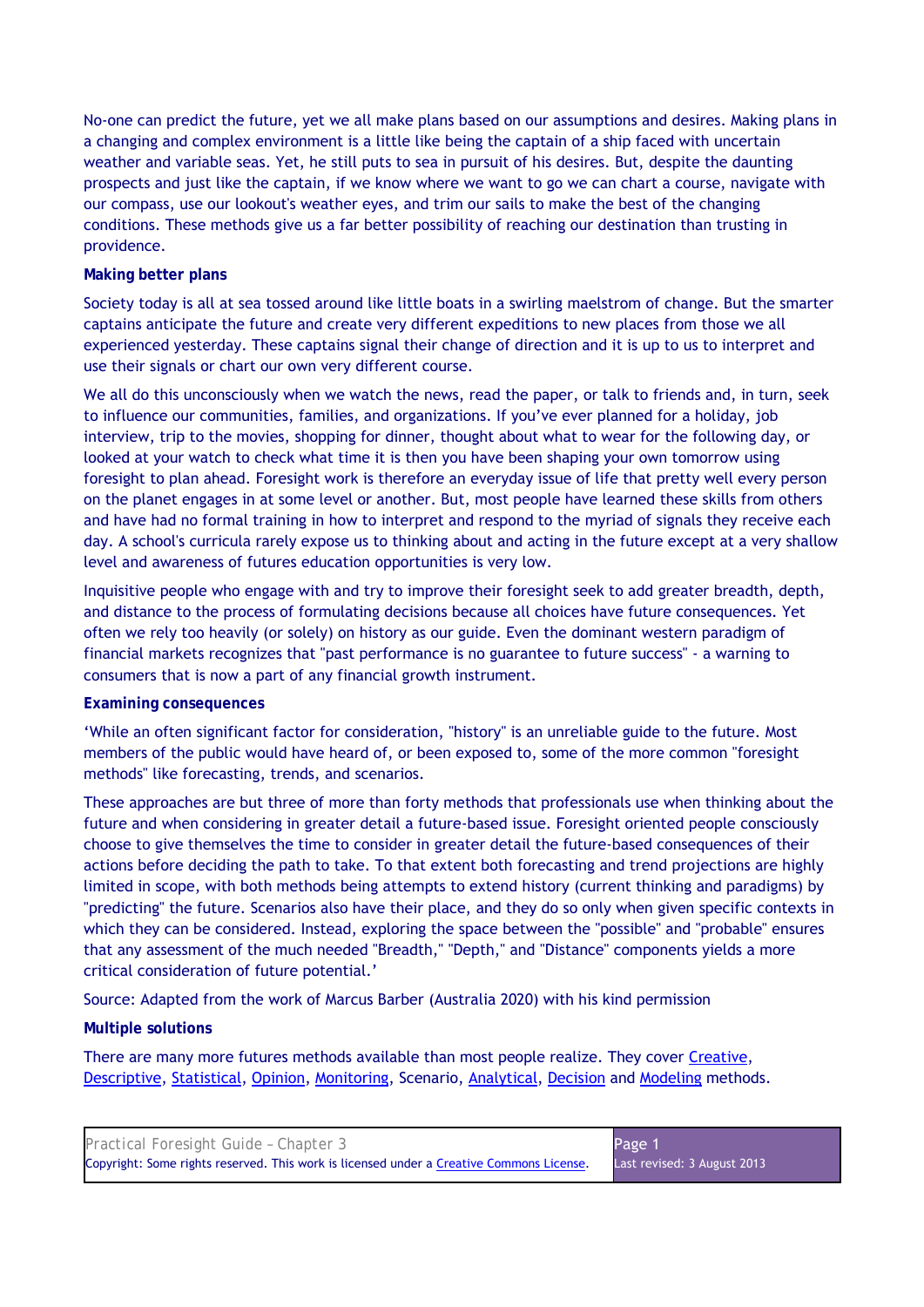Before starting a project or program, examine the different methods which will best achieve the desired outcomes. A mix of quantitative and qualitative methods should be chosen. Methods and tools that allow one to combine different approaches are especially suitable. Spend time examining the pros and cons of each before jumping to a previous solution or one you have heard of in passing. Draw your program design out like the example below.



*Courtesy of Shaping Tomorrow* 

One way to select suitable methods is to consider the level of uncertainty involved choosing the more sophisticated tools when complexity abounds and the time horizon is far out e.g. scenarios, forecasting, modeling and simulation. When uncertainty is less and the time horizon more near-term then methods like Trend Impact analysis /extrapolation and Delphi methods may be suitable.

A methodological competence should be built up within the organization and shared with the users; this is the

task of the project or program manager and essential to future skill building.

**Further reference** 

- **Horizon Scanning Center, Foresight**
- Designing the Methodology, For-Learn, JRC European Commission
- Futures Tools and Techniques, Foresight International 1998
- Questioning the Future, Methods and Tools for Organizational and Societal Transformation, Sohail Inayatullah 2005

| Practical Foresight Guide - Chapter 3                                                    | Page 1                      |
|------------------------------------------------------------------------------------------|-----------------------------|
| Copyright: Some rights reserved. This work is licensed under a Creative Commons License. | Last revised: 3 August 2013 |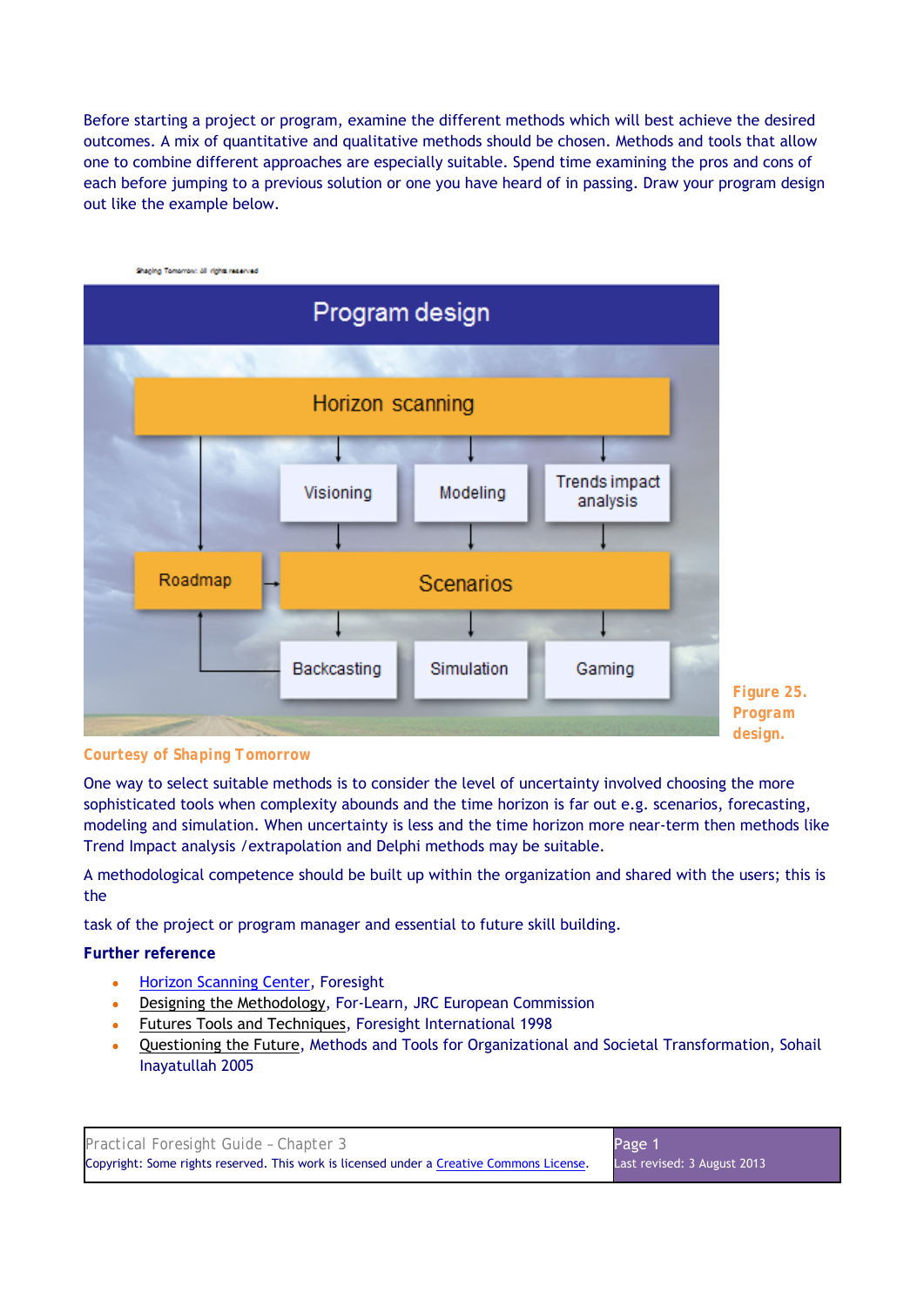- Futures: Multidisciplinary Studies of Patterns to Determine the Likelihood of Future Trends, Wikipedia
- Knowledge Base Of Futures Studies, Foresight International 2005
- So What? Implications and Impacts, Local Government Association, UK
- Managing How Could the Future Develop Differently? Local Government Association, UK
- What Alternative Futures Exist?
- A Tradecraft Primer: Structured Analytic Techniques, Richards Heuer CIA 2009
- What do We Mean by Futures Thinking? The Tomorrow Project
- 20/20 Foresight: Crafting Strategy in an Uncertain World, Hugh Courtney Doubleday 2001
- Futures Research Methodology, Millennium Project
- **Futures Concepts and Powerful Ideas, Foresight International 1996**

Note: Many of the tools and methods listed below can be found on the Shaping Tomorrow website. They have been highlighted with an asterisk below. Those not asterisked will be added to the site over the next two years.

## **3.1 Backcasting**

## **Overview**

Defines a desirable future and then works backwards to identify major events and decision that generated the future, to allow organizations to consider what actions, policies and programs are needed today that will connect the future to the present. Backcasting reminds participants that the future is not linear, and can have many alternative outcomes depending on decisions made and the impact of external events on an organization.

## **Uses of the method**

- **Planning**
- Resource management

## **Benefits**

- Avoids extrapolating present conditions.
- Quick & agile.
- Accessible and engaging.
- Lightweight.
- Creative.
- Disadvantages.
- Assumes the desirable future will occur.
- May need constant updating.
- Can be resource intensive and time consuming.
- No defined, conceptual framework.
- Best for skilled practitioners.

- Set timeline.
- Define the present state.
- Define desirable future.
- Develop sequence of backward steps to achieve desirable future.
- Assess opportunities and risks.

| Practical Foresight Guide - Chapter 3                                                    | Page 1                      |
|------------------------------------------------------------------------------------------|-----------------------------|
| Copyright: Some rights reserved. This work is licensed under a Creative Commons License. | Last revised: 3 August 2013 |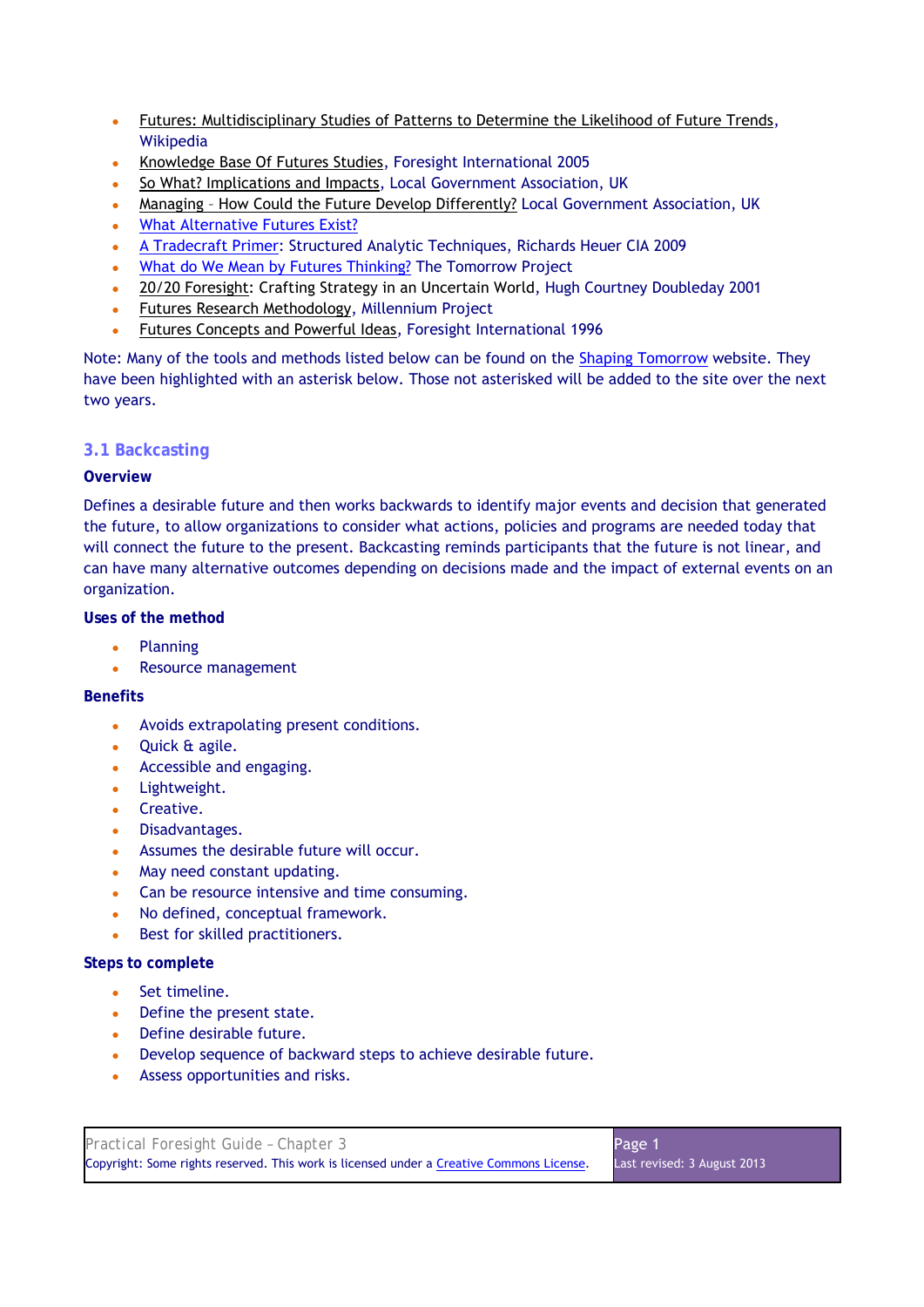Identify policies and programs that will connect the future to the present.

## **Further reference**

Backcasting 101, IA Summit 2008 Session Presentation

## **3.2 Brainstorming \***

While not a specific foresight technique Brainstorming attempts to draw out peoples' creativity through idea generation. It is a good way to quickly identify the key opportunities and risks inherent in an issue and to determine different future possibilities and alternate long-term strategies.

## **Uses of the method**

Brainstorming is used for all manner of creative thinking tasks that range far beyond foresight uses. In Foresight Projects it can be used to generate ideas about patterns, events and uncertainties gleaned from Horizon Scanning, deriving key driving forces from reviewing Trends, imagining future scenarios, strategizing preferable futures and creating action plans etc.

## **Benefits**

- Fast
- Collaborative
- Cheap
- Commonly known and proven technique
- May produce 'out-of-the box' thinking and solutions

## **Disadvantages**

• Insufficiently robust underlying thinking if no other foresight tools used

## **Steps to complete**

- Develop a lot of ideas in a short space of time around a chosen issue
- Defer discussion and judgment until the idea generation phase has completed
- Encourage out-of-box-thinking
- Build off one idea to create others

The facilitator of the brainstorm encourages the participants to offer solutions to the issue at hand.

All ideas are encouraged however, seemingly off the wall. Criticism of ideas offered is strictly not allowed.

Ideas are recorded without regard to ordering.

After the idea gathering process is exhausted the participants sort, order and rank according to priority. Duplicate and similar ideas are consolidated. The finalist is then used to determine next steps and actions.

**Further reference** 

- Thinkertoys: A Handbook of Creative-Thinking Techniques, Michael Michalko, Ten Speed Press, 2006
- Southbeach Modeller

## **3.3 Causal Layered Analysis \***

Causal Layered Analysis, or CLA for short, identifies the driving forces and worldviews underpinning diverse perspectives about the future and what it means to groups. For organizations, CLA allows the perspectives of a range of staff and stakeholder groups about an issue or strategic option to be explored to identify driving forces and worldviews shaping that issue. It is particularly useful when different groups hold

| Practical Foresight Guide - Chapter 3                                                    | Page 1                      |
|------------------------------------------------------------------------------------------|-----------------------------|
| Copyright: Some rights reserved. This work is licensed under a Creative Commons License. | Last revised: 3 August 2013 |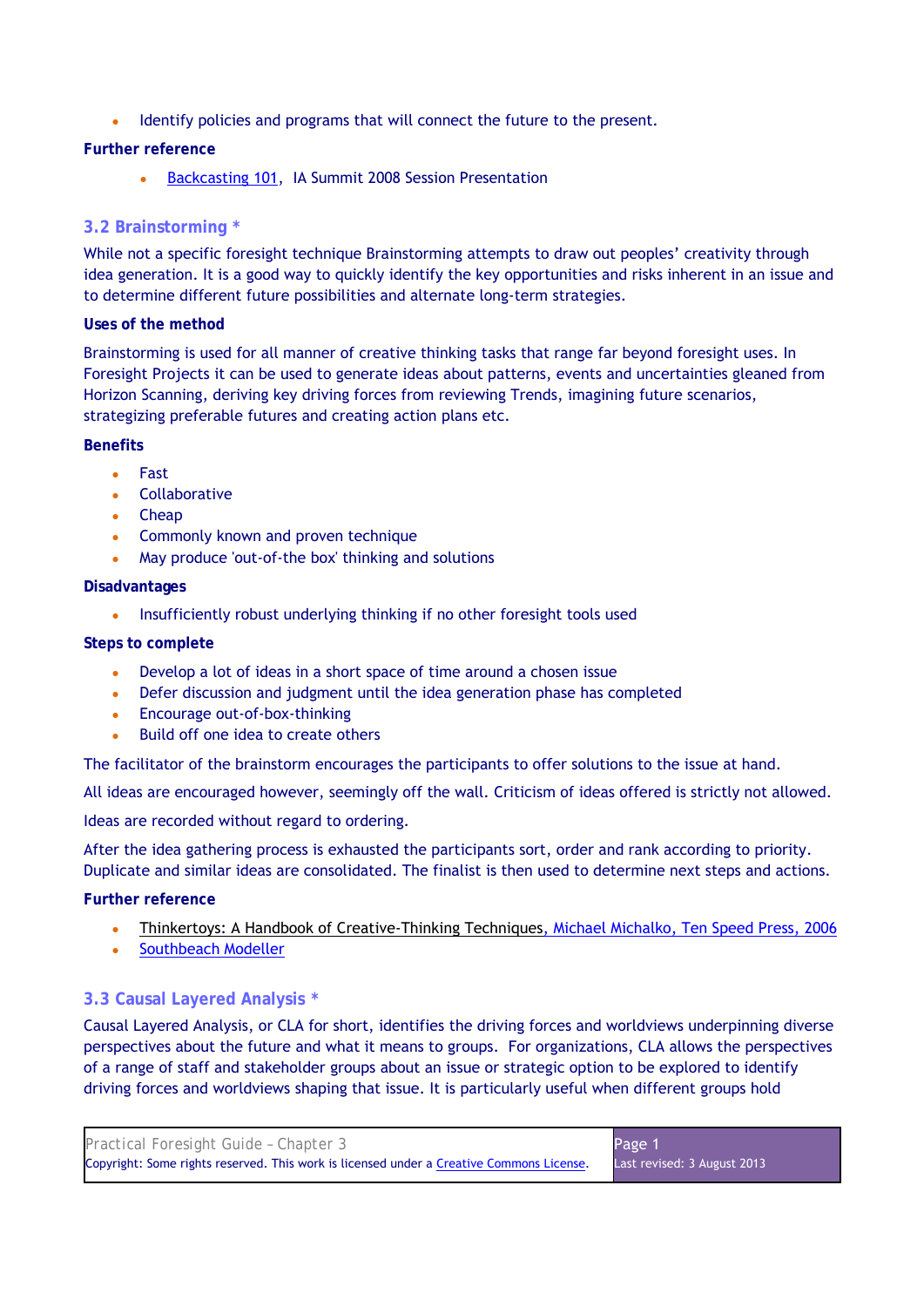different perspectives on the future of an organization and what strategy should be actioned. Through group discussion, sharing of diverse perspectives, and surfacing contrasting worldviews and underpinning myths, the method encourages the deconstructing of conventional thinking to produce a shared view of possible future outcomes that can break existing paradigms of thinking and operating.

## **Uses of the method**

- Uncover why things are not working today and develop potential and shared solutions
- Question conventional future thinking
- Develop shared organizational strategy
- Explore issues from qualitative perspectives to strengthen understanding of the issue
- Facilitate multi-cultural dialogue and understanding
- Gain a better understanding of one's own worldview and ways of making sense of the world
- Develop different sorts of products and services and revised policies

## **Benefits**

- Collaborative and appealing to wide range of participants
- Integrative with other foresight methods
- Supports the development of powerful and richer future scenarios
- Useful check that constructed scenarios are robust across diverse perspectives
- Develops shared visions of a preferred organizational future
- Potential for issue transformation
- Links short, medium and long-term strategic thinking

## **Disadvantages**

- Requires participants to be willing to share their perspectives and challenge their assumptions about how the organization operates
- Needs to be connected with other foresight methods to generate future scenarios
- Requires acceptance of the basic CLA theory by the participants
- May reduce individual creativity
- May constrain action through 'analysis' paralysis'

## **Steps to complete**

## Begin by:

• Identifying the critical issues or trends that are contentious or critical to better understand

## Then apply the CLA method:

- *Litany*: map current responses and views about the issue at this level people are describing their reaction to the issue as they 'feel' it
- *Social causes*: identify what is causing the issue to develop this level identifies the trends and drivers shaping the issue as it appears to participants – these drivers are usually accepted and not questioned at this level
- *Discourse/worldview*: asks whose worldview is shaping the issue, whose voice is being heard and whose is not,
- *Myth/metaphor*: identifies stories and myths that underpin the dominant and minority worldviews to demonstrate the depth of thinking that is generating the issues we see today.

The next stage is to re-build that thinking by exploring a new metaphor that can inform thinking and start to shape the issue in a shared way. Once there is a shared view of the issue, action steps can be identified to address the issue today.

| Practical Foresight Guide - Chapter 3                                                    | Page 1                      |
|------------------------------------------------------------------------------------------|-----------------------------|
| Copyright: Some rights reserved. This work is licensed under a Creative Commons License. | Last revised: 3 August 2013 |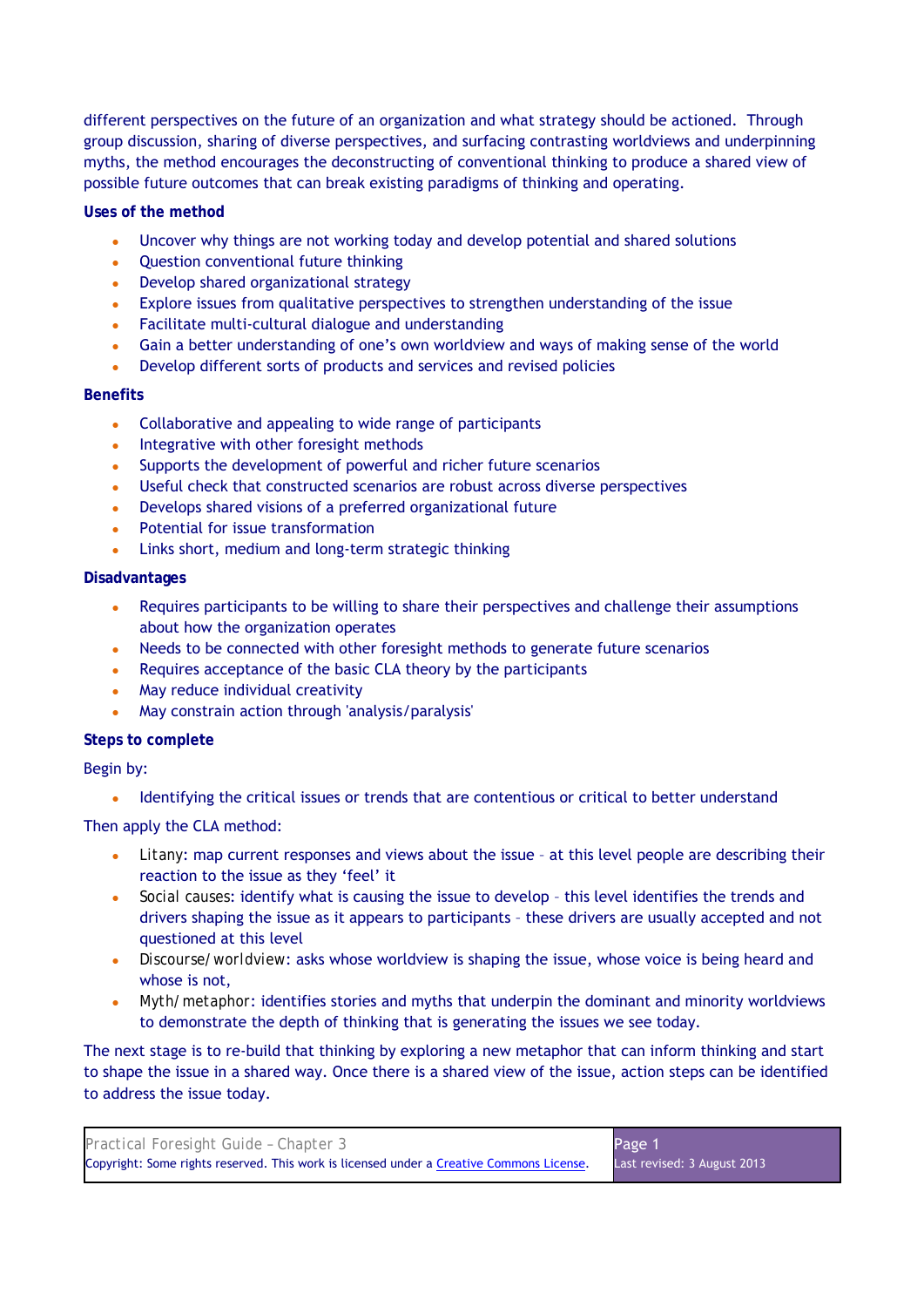CLA can be used to inform the development of scenarios and a preferred future for an organization as its output is based on a shared view of both the issues and its underpinning drivers.

## **Further reference**

- **Future Research Methodology Version 3.0**, Millennium Project 2009. CD ROM
- **The Causal Layered Analysis (CLA) Reader**, Sohail Inayatullah (editor), 2004

## **3.4 Chaos theory**

## **Overview**

Chaos theory suggests that the future is both patterned and chaotic. "...chaos is manageable, exploitable and even invaluable......The behavior of a chaotic system is a collection of many orderly behaviors, none of which dominates under ordinary circumstances. ...by perturbing a chaotic system in the right way, it can be encouraged to follow one of its many regular behaviors." Ditto and Pecora (1993).

So from a futures perspective applying Chaos Theory helps determine where and how problems and issues can be positively influenced.

#### **Uses of the method**

- Slow the system down
- Nudge the system in new directions
- Empower locally not manage centrally
- Work with the system for advantage
- Add resources to the system human and/or physical
- Introduce systems feedback loops and control programs
- Add interference noise

#### **Benefits**

- Greater understanding of a systems behavior, sensitivity etc.
- Modeling of alternative scenarios and effects
- Risk/opportunity analysis assessment

## **Disadvantages**

- Requires advanced analysis skills and mostly likely outside specialists
- Complex and costly
- Greater chaos can ensue through additional human intervention
- Outcomes can be suspect or useless

## **Steps to complete**

We recommend you explore the Further Reference links below and develop your bespoke process after having consulted with the specialists.

## Further reference

- what If? Technologies: provides software technology and consulting services for systems models and simulation. Models are used for strategic planning and scenario analysis, as well as risk analysis, policy analysis and education.
- Visokio: software package from Omniscope
- Southbeach Modeller: notation to help you with innovation, improvement, collaboration
- Chaos Data Analyser: software package by J.C. Sprott and G. Rowlands.

| Practical Foresight Guide - Chapter 3                                                    | Page 1                       |
|------------------------------------------------------------------------------------------|------------------------------|
| Copyright: Some rights reserved. This work is licensed under a Creative Commons License. | Last revised: 3 August 2013. |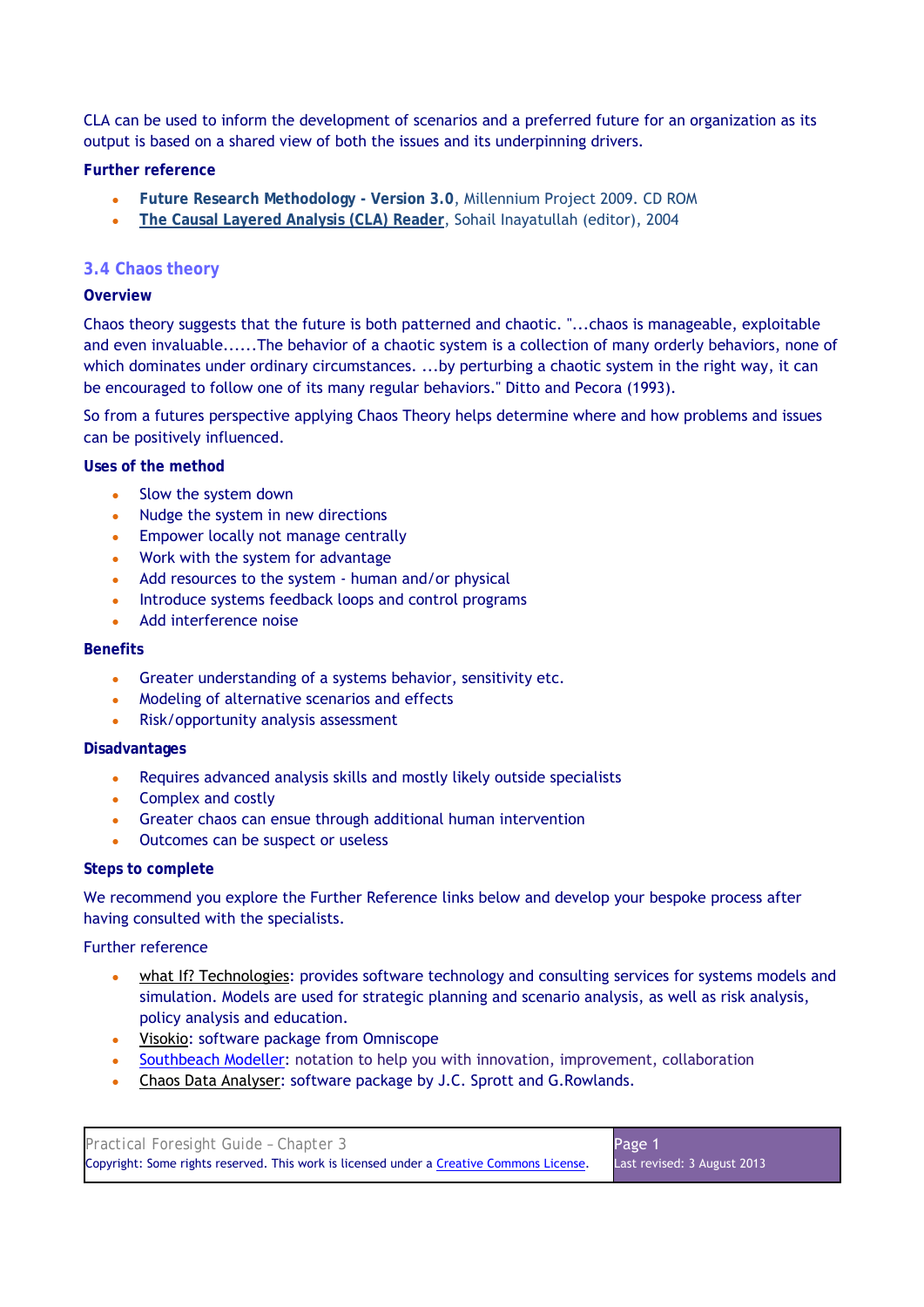● Future Research Methodology - Version 3.0, Millennium Project 2009 CD ROM

| Practical Foresight Guide - Chapter 3                                                    | Page 1                      |
|------------------------------------------------------------------------------------------|-----------------------------|
| Copyright: Some rights reserved. This work is licensed under a Creative Commons License. | Last revised: 3 August 2013 |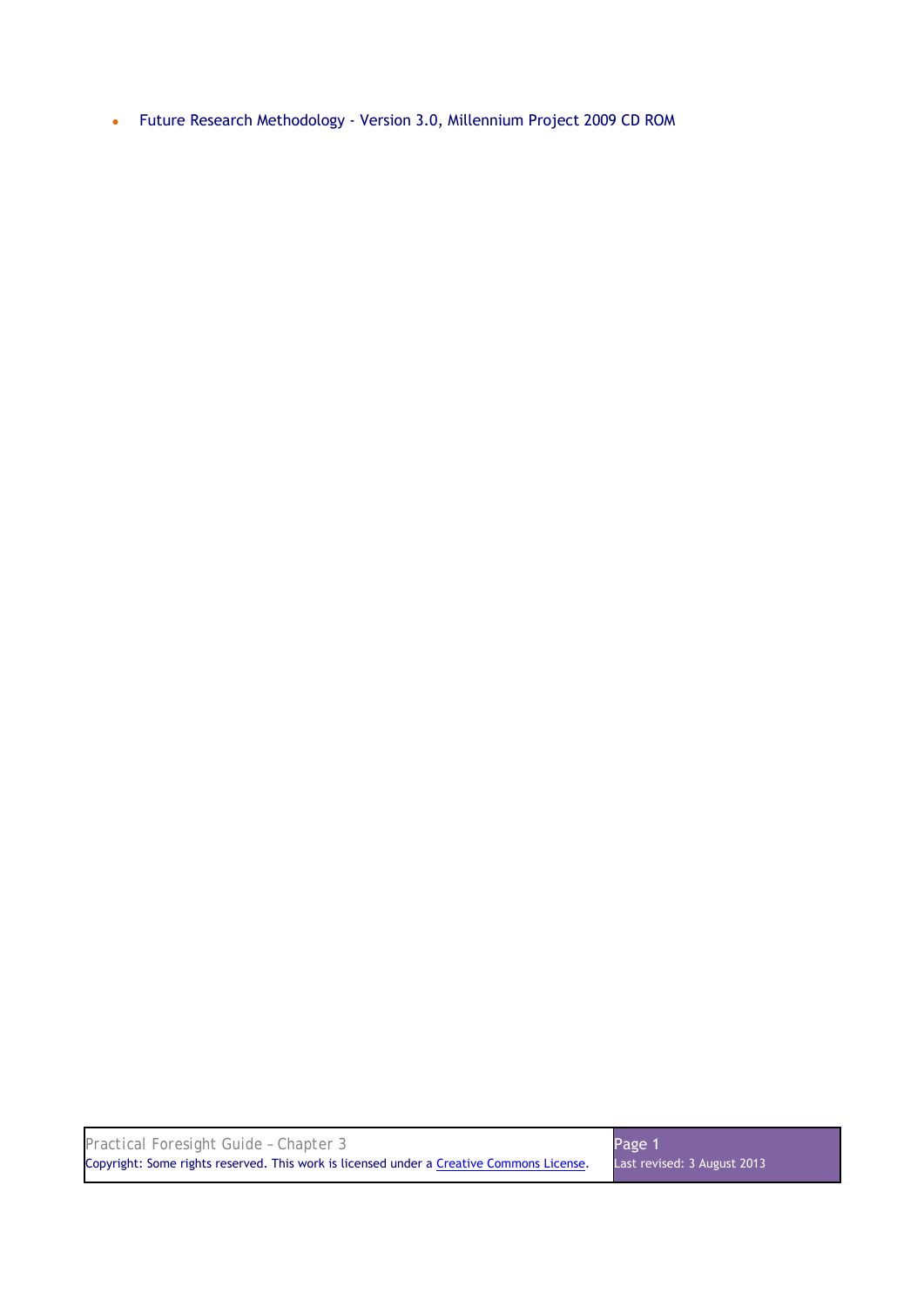## **3.5 Cross-impact analysis**

## **Overview**

Cross-impact analysis is a family of techniques often thought of as an extension of the Delphi technique. Like its name entails, it involves identifying and evaluating the impact of trends or events upon each other using a matrix format.

## **Uses of the method**

- Commonly used as part of an expert-opinion study
- Can be considered part of the Delphi technique.
- Exploring a hypothesis and finding points of agreement and divergence.
- Targets audiences comprising experts from industry, academia, research and government

## **Benefits**

- Limited skills required
- Forces attention of the respondents
- Estimates dependency and interdependency between issues
- Increases knowledge of the respondents and clarifies views

## **Disadvantages**

- Can be time-consuming if several iterations required or matrix is very large
- Limited pair-wise nature of the method
- May not reflect reality
- May not yield sufficiently consistent respondent response
- Relies on experts input

- Choose issue and select experts
- Construct a matrix to show the inter-dependencies of different events. A matrix lists the set of events or trends that may occur along the rows, and the events or trends that would possibly be affected by the row events along the columns.
- Design the probability scale
- Require respondents to assess how occurrences in each row affect the probability of the event in the corresponding column.
- After preliminary probabilities and inter-dependencies are estimated, the probabilities are iteratively recalculated using Monte Carlo sampling or another method.
- Points of convergence and divergence in thinking are then agreed by all respondents and scenarios generated.

| Practical Foresight Guide - Chapter 3                                                    | Page 1                      |
|------------------------------------------------------------------------------------------|-----------------------------|
| Copyright: Some rights reserved. This work is licensed under a Creative Commons License. | Last revised: 3 August 2013 |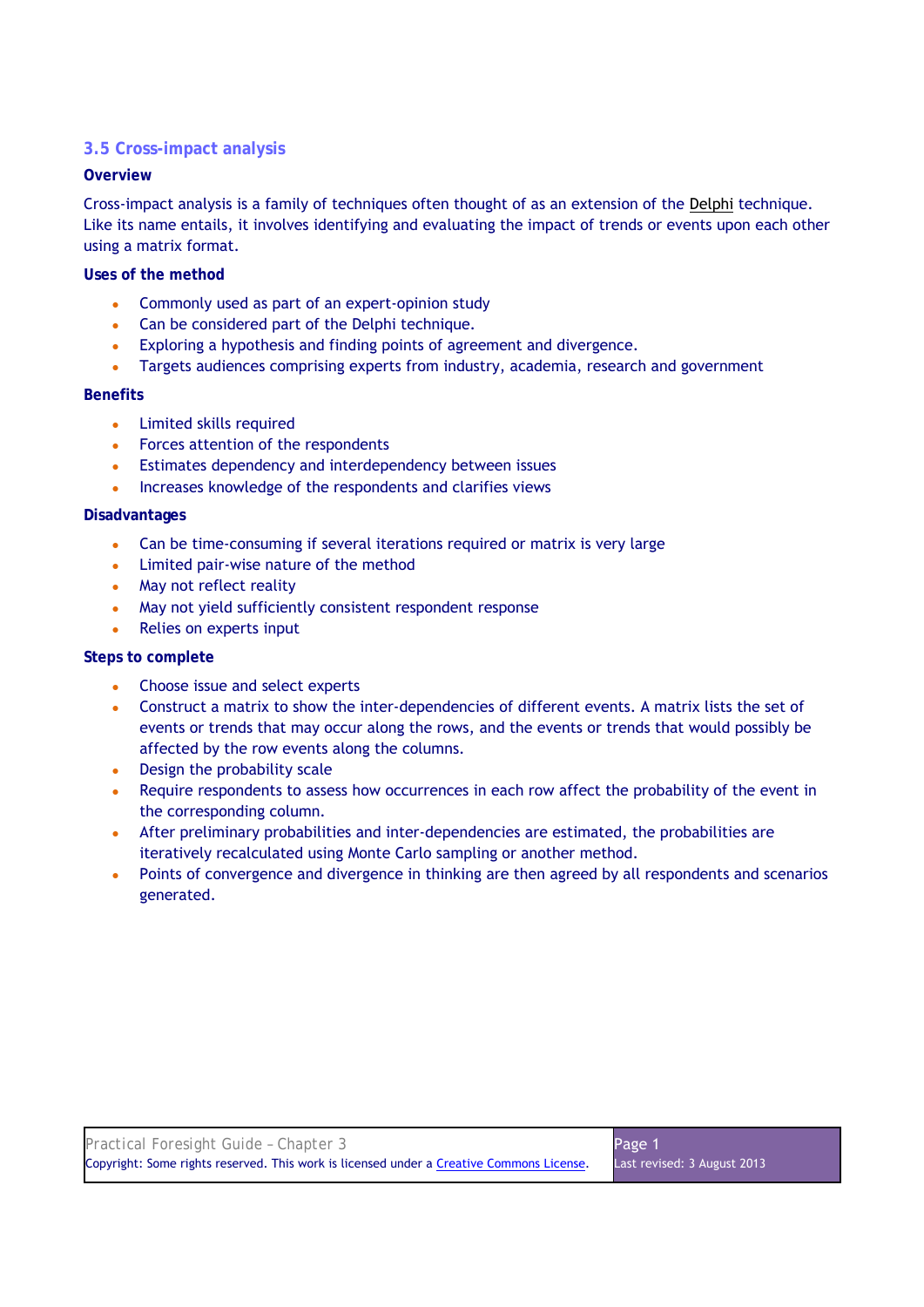- Cross-impact analysis, Wikia
- Cross-impact analysis, For-Learn, JRC, European Commission,
- Future Research Methodology Version 3.0, Millennium Project 2009 CD ROM

## **3.6 Decision modeling \***

## **Overview**

Models constructed to examine the impact of alternative strategies by replicating system behavior.

## **Uses of the method**

- assessment of risk/reward structures
- evaluation of strategy and policy options
- consumer choice
- product portfolio analysis
- future market potential
- capacity analysis
- optimization
- agent-based models

#### **Benefits**

- provides choices among competing alternatives
- provides clarity
- offers on-going decision support
- based on formal underpinnings
- $\bullet$  has potential for sensitivity analysis
- can create multiple, linked scenarios
- can be flexed over time
- can be flexed in terms of changes to criteria

#### **Disadvantages**

- may not work if unexpected events happen
- past and today focused in terms of inputting data
- original criteria may change

## **Steps to complete**

- formulation of the type of model
- determination of the rules and ways to judge alternatives
- evaluation
- appraisal
- sensitivity analysis
- development of key scenarios or preferred outcome
- recommendation

Check out the available software resources below for assistance with this method:

## **Further reference**

Decision model, Wikipedia

| Practical Foresight Guide - Chapter 3                                                    | Page 1                      |
|------------------------------------------------------------------------------------------|-----------------------------|
| Copyright: Some rights reserved. This work is licensed under a Creative Commons License. | Last revised: 3 August 2013 |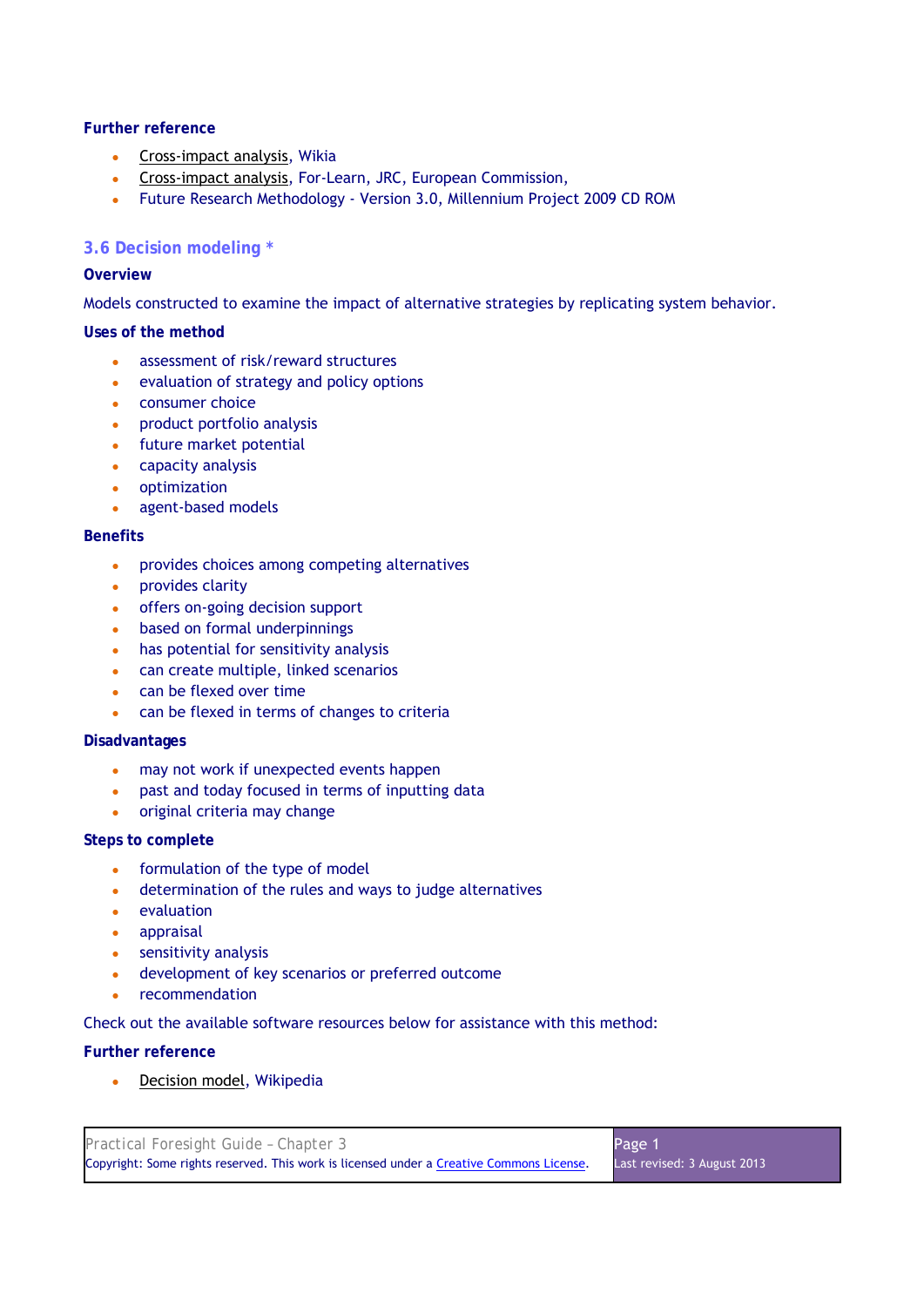- Future Research Methodology Version 3.0, Millennium Project 2009. CD Rom
- Expert Choice: Collaboration software helps organizations make better decisions that achieve alignment and buy-in with speed and transparency.
- DecisionTool Suite: The DecisionTools Suite is an integrated set of programs for risk analysis and decision making under uncertainty that run in Microsoft Excel.
- Logical Decisions: Lets you evaluate choices by considering many variables at once, separating facts from value judgments, and explaining your choice to others.

## **3.7 Delphi method \***

Delphi is a technique to structure group communication processes to deal with complex issues. It is particularly used by experts in a series of iterative learning rounds.

Delphi first establishes the group's initial view, presents instant feedback on differing opinions, and goal seeks an agreed position in the final round.

Contributors to the group analysis do not have to meet in person and can see the results as they, and their colleagues, add their views in real time.

At the beginning, the organizer(s) formulate questions about the future and present these to contributors.

Contributors respond by adding their rankings and comments.

The organizers then modify the anonymous comments received to formulate better questions. The process is run again, in a series of rounds, until a consensus answer is arrived at.

**Uses of the Delphi method** 

- Consensus building.
- Avoiding group think.
- Generating ideas.
- Forecasting future issues.

## **Benefits**

- Fast consensus.
- Virtual participation.
- Handles single or multiple questions.

| Practical Foresight Guide - Chapter 3                                                    | Page 1                      |
|------------------------------------------------------------------------------------------|-----------------------------|
| Copyright: Some rights reserved. This work is licensed under a Creative Commons License. | Last revised: 3 August 2013 |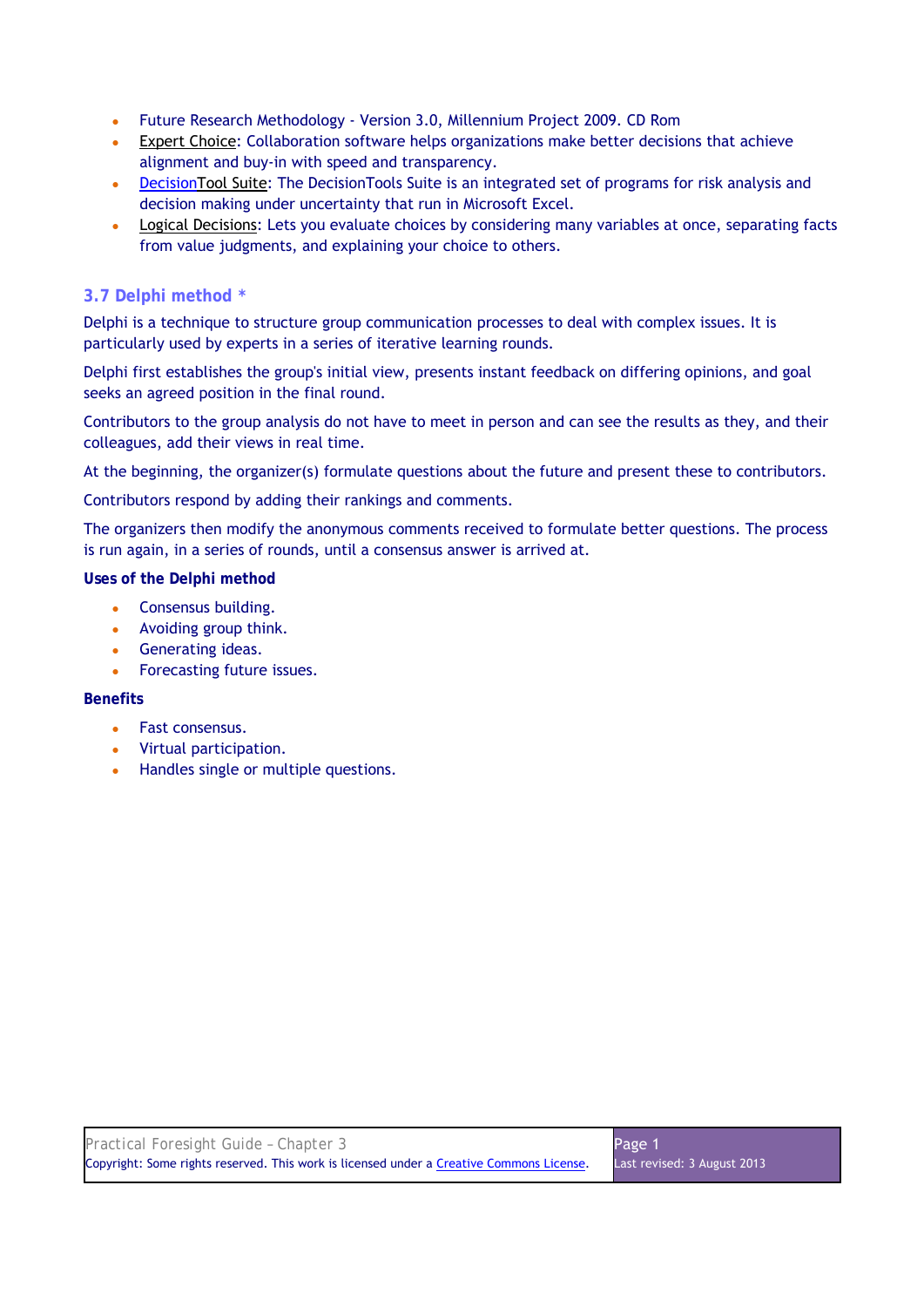## **Disadvantages**

- Paradigm shifts can be problematic.
- Participant expertise may reduce result.
- Cross-impact not considered.
- Team leaders can bias the result.
- Disagreements may not be properly resolved.

## **Steps to complete a Delphi Analysis**

- Team creation
- Selection of participants
- $\bullet$  Establishment of the question(s)
- Question sense-check testing
- First round voting/commenting
- First round analysis
- $\bullet$  Revision of question(s)
- Second round/voting/commenting
- Second round analysis (more rounds if required)
- Stable consensus achieved
- Conclusions produced

## Further reference:

- Delphi Analysis (case study), David Reay, Heriot Watt University, 2002
- Forecasting Economic Variables Using The Delphi Method, Society of Actuaries Meeting2004
- Delphi Method, UNIDO
- The Delphi Technique, JISC InfoNet
- Delphi method of Forecasting, Zane Ewton Associated Content, 2006

## **3.8 Environmental scanning \***

## **Overview**

Environmental or Horizon Scanning is the art of systematically exploring the external environment to (1) better understand the nature and pace of change in that environment, and (2) identify potential opportunities, challenges, and likely future developments relevant to your organization. Environmental Scanning explores both new, strange, and weird ideas, as well as persistent challenges and trends today.

## **Uses of the method**

- Detecting: important economic, social, cultural, environmental, health, scientific, technological, and political trends, situations, and events.
- *Identifying*: the potential opportunities and threats for the organization implied by these trends, situations, and events.
- Determining: an accurate understanding of an organization's strengths and limitations.
- *Providing*: a basis for analysis of future program investments.

#### **Benefits**

- Better, faster anticipatory warning.
- Time to prepare improved.
- Research repository.

| Practical Foresight Guide - Chapter 3                                                    | Page 1                      |
|------------------------------------------------------------------------------------------|-----------------------------|
| Copyright: Some rights reserved. This work is licensed under a Creative Commons License. | Last revised: 3 August 2013 |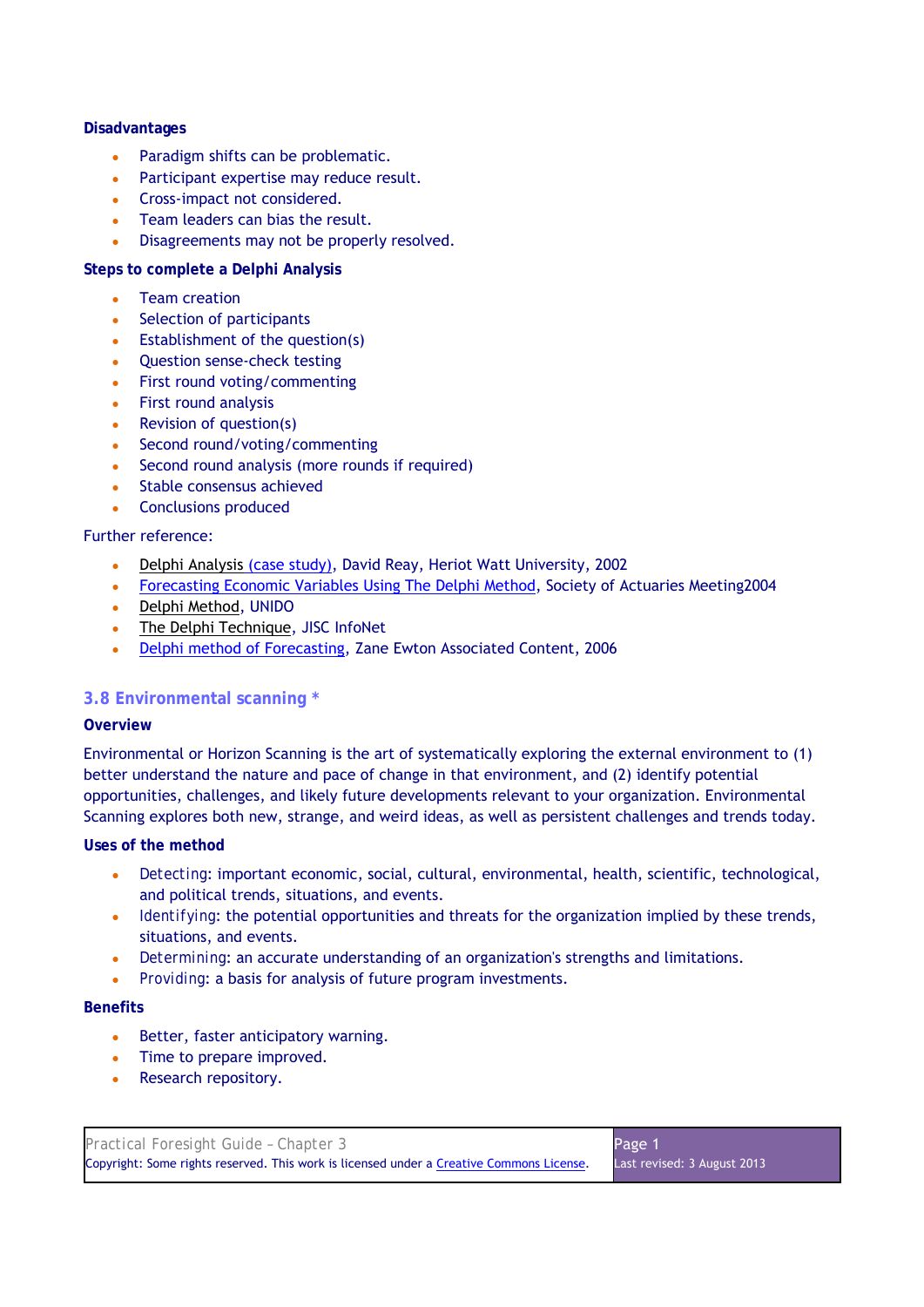• Innovation and risk management enhanced.

## **Disadvantages**

- Resource intensive and requires intensive effort.
- Not a panacea to spot all emerging change in time.
- No hard and fast rules to lead to a "correct" interpretation of information.

## **Steps to complete**

- Identify emerging issues by scanning the horizon (and beyond) in areas of interest.
- Research the background, future, and potential impacts of these issues.
- Evaluate issues and explore why these are important for your organization
- Developing strategies to support preferable futures.

## **Further reference:**

- Sharpen Your Business Acumen: A six-step guide for incorporating external trends into your internal strategies, Ram Charan Strategy + Business
- Thinking About The Future: Guidelines for Strategic Foresight, Andy Hines & Peter Bishop, Social Technologies 2007
- **•** Environmental Scanning<sup>1</sup>, Wikipedia
- Environmental Scanning: A Holistic Approach, Wendy Schultz, Infinite Futures 2002
- Was It Good For You?: Subjective-Objective Issues in Applied Futures Research, Wendy Schultz, Infinite Futures 2002
- Environmental Scanning: What it is and How to Go About It: Maree Conway 2009

## **3.9 Expert panel \***

## **Overview**

Uses a pre-determined group of experts and renowned people (sometimes anonymously) to give feedback on issues.

## **Uses of the method**

- Qualitative input and feedback on issues
- Quantitative feedback on issues

The method has a legion of uses wherever expert opinion is required.

## **Benefits**

- Fast feedback.
- Wide perspective on issues.
- Convergent and divergent thinking.
- Good for evidence building.
- May uncover potential innovations or unforeseen risks.
- Improves output quality of final reports.

## **Disadvantages**

- Experts can be wrong and miss weak signals that affect their current knowledge.
- A different group of experts or larger population may offer different advice.
- More costly, time consuming and resource hungry than some other methods.

| Practical Foresight Guide - Chapter 3                                                    | Page 1                      |
|------------------------------------------------------------------------------------------|-----------------------------|
| Copyright: Some rights reserved. This work is licensed under a Creative Commons License. | Last revised: 3 August 2013 |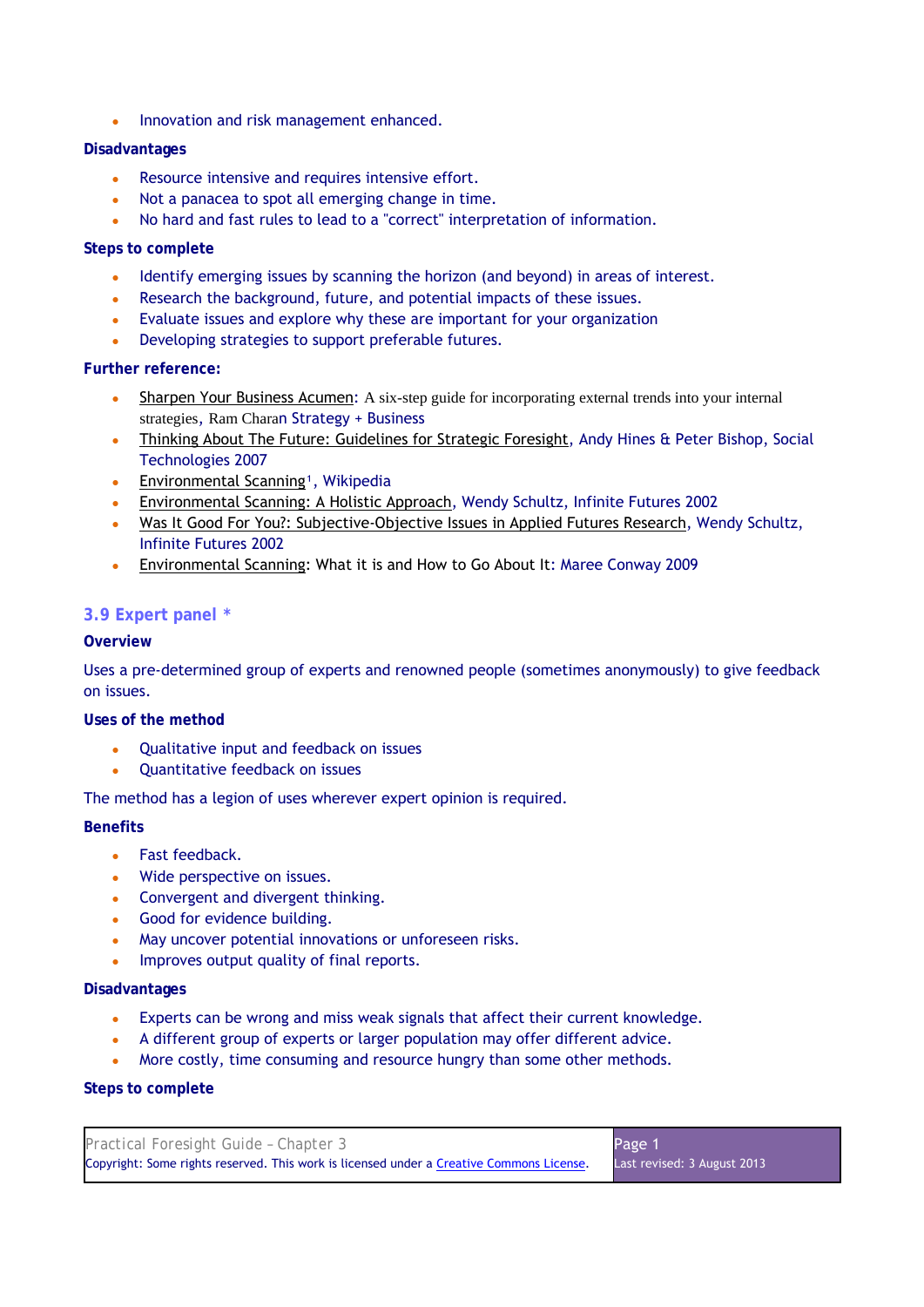- Determine issue to study.
- Determine if experts will be anonymous to each other.
- Define their roles.
- Determine method of engagement: telephone interview, face-to face, meeting, electronic etc.
- Find, recruit and agree terms with experts.
- Provide process for, and receive expert input.
- Review and resolve disagreements.
- Produce draft final report.
- **Peer review**
- Produce final report.

Futures Research Methodology Version 3.0, Millennium Project, 2009 CD ROM

## **3.10 Forecasting**

## **Overview**

Forecasting is a process of making statements about events whose actual outcomes (typically) have not yet been observed.

**Uses of the method** 

Forecasts are universally used across all PESTLE subjects to forecast and predict outcomes by all manner of individuals and organizations.

#### **Benefits**

- Quick and easy to do at basic level.
- Can be taught and learned.
- Can be peer reviewed.
- Facilitates strategy and policy-making
- Can create challenge to existing paradigms and resource constraints.

## **Disadvantages**

- The forecaster ignores related fields.
- New technical approaches supersede the forecasters' assumptions.
- Assumptions and likelihoods can/will be wrong
- Can be complex and require training or facilitation.
- Forecasts can be taken as gospel by untrained people.
- Can be very time consuming.

Because of these problems, it is better to combine forecasts rather than to try to select one method. If this is done, the strengths of one method may help compensate for the weaknesses of another.

## **Steps to complete**

Futurists usually use explorative approaches (What might the future be?) or normative methods (What is hoped for in the future?) to create forecasts through:

- Trend extrapolation estimates future outcomes based on historical data using time series methods.
- Causal / econometric methods assumes that the underlying factors that might influence the variable that is being forecast can be identified.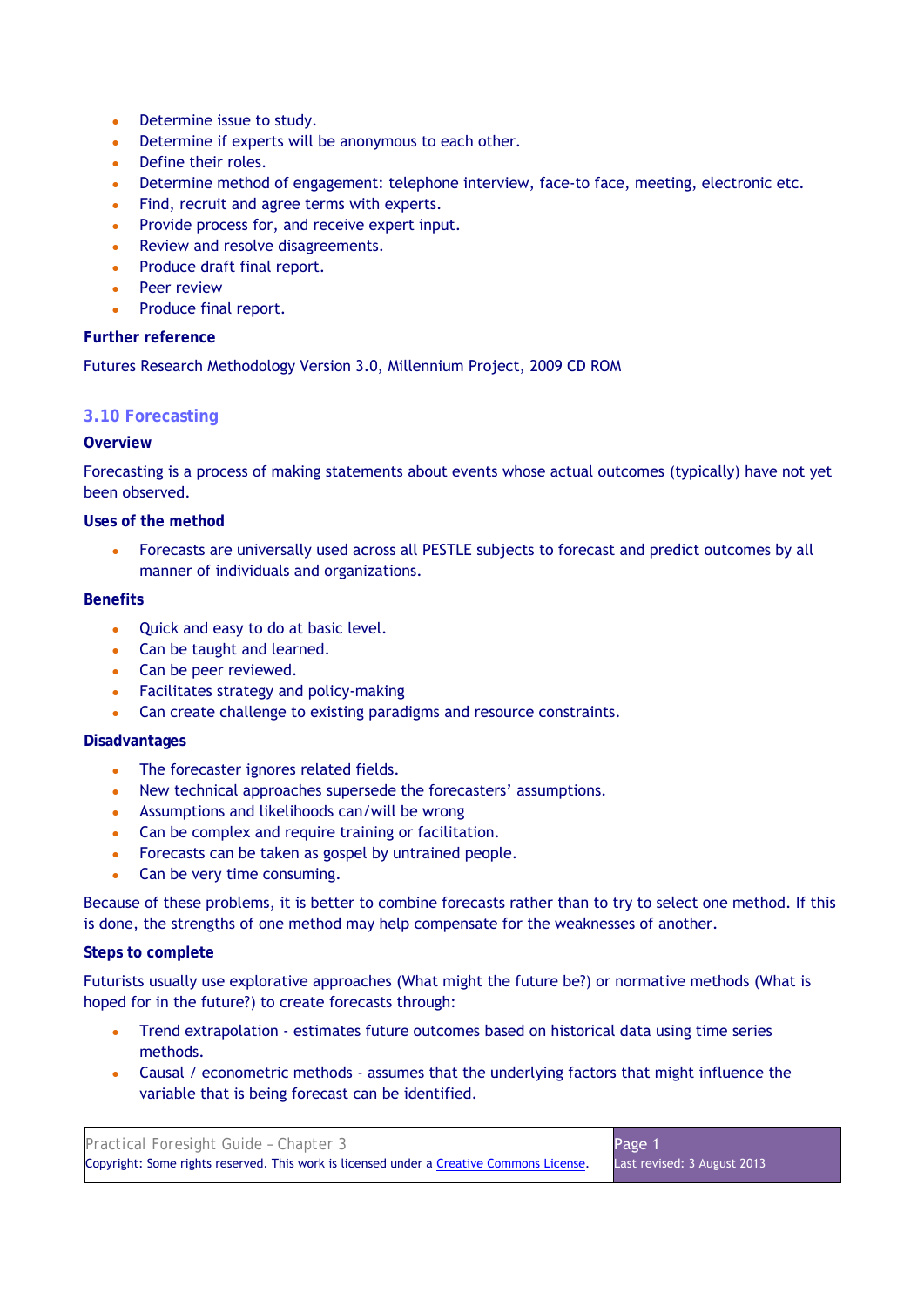- Judgmental uses human judgment, opinion and likelihood estimates usually through consensus methods e.g. the Delphi Method and surveys.
- Artificial intelligence simulates structured futures outcomes.
- Genius forecasting use of Science Fiction writers and other experts.

See also prediction markets, gaming, simulation and modeling, cross-impact analysis and scenarios.

Most forecasting approaches follow the steps below though not in a linear process as described here. Forecasting is usually an iterative learning process:

- Define the forecasts purpose
- Gather initial data, forecasts from others and ideas
- Choose the method
- Fix the time-frame
- Define alternative futures
- Create a forecasting model
- Populate the model
- Evaluate the results
- Share results and obtain buy-in
- Refine and maintain

| Practical Foresight Guide - Chapter 3                                                    | Page 1                      |
|------------------------------------------------------------------------------------------|-----------------------------|
| Copyright: Some rights reserved. This work is licensed under a Creative Commons License. | Last revised: 3 August 2013 |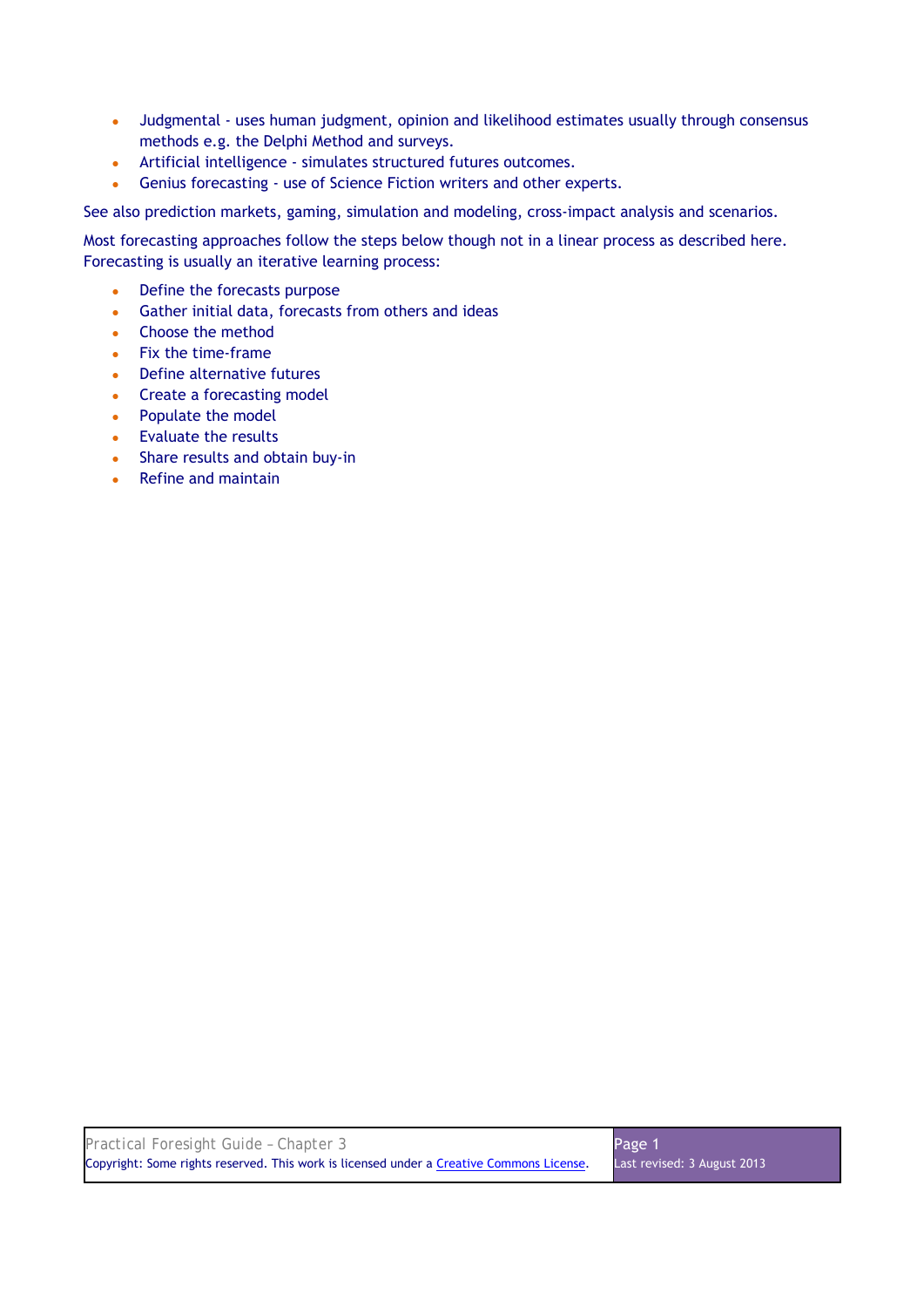- Forecasting, Wikipedia
- Footprints of the Future: Timelines and Exploratory Forecasts in Futures Research, Peter Von Stackelberg - Social Technologies, June 2008
- Futures Research Methodology- Version 3.0, Millennium Project 2009 CD ROM
- Operations Research and Technological Forecasting, Roy K. Frick, Airpower September 2003

## **3.11 Futures Wheel**

## **Overview**

Produces a graphical visualization of direct and indirect future consequences of a change or development.

## **Uses of the method**

- Organize thoughts about a future development or issue.
- A series of wheels can be constructed to consider different aspects of the issue.

## **Benefits**

- Structure possible impacts.
- Visualize interrelationships.
- Aids brainstorming.
- Multiple future conscious perspectives possible.
- Quick and easy to do.

## **Disadvantages**

• Pre-cursor only to employment of other foresight methods.

## **Steps to complete**

- Place the central issue describing the change in the center of a page.
- Position events or consequences that follow directly from that development around and near it.
- Then position indirect events or consequences of the direct consequences around the first level consequences.
- Mark these concentric levels with concentric circles or use different colors as above.
- Connect the consequences in a tree or a spider's web.

## **Further reference**

- Futures Wheel: Local Government Association, UK.
- Futures Research Methodology Version 3.0, Millennium Project 2009 CD ROM

## **3.12 Heuristics**

## **Overview**

A heuristic is an algorithm that is able to produce an acceptable solution to a problem in many scenarios using experimental and especially trial-and-error methods.

## **Uses of the method**

Heuristics are typically used when there is no known method to find an optimal solution, under the given constraints; Very common in wide range of real world problems and implementations.

## **Benefits**

| Practical Foresight Guide - Chapter 3                                                    | Page 1                      |
|------------------------------------------------------------------------------------------|-----------------------------|
| Copyright: Some rights reserved. This work is licensed under a Creative Commons License. | Last revised: 3 August 2013 |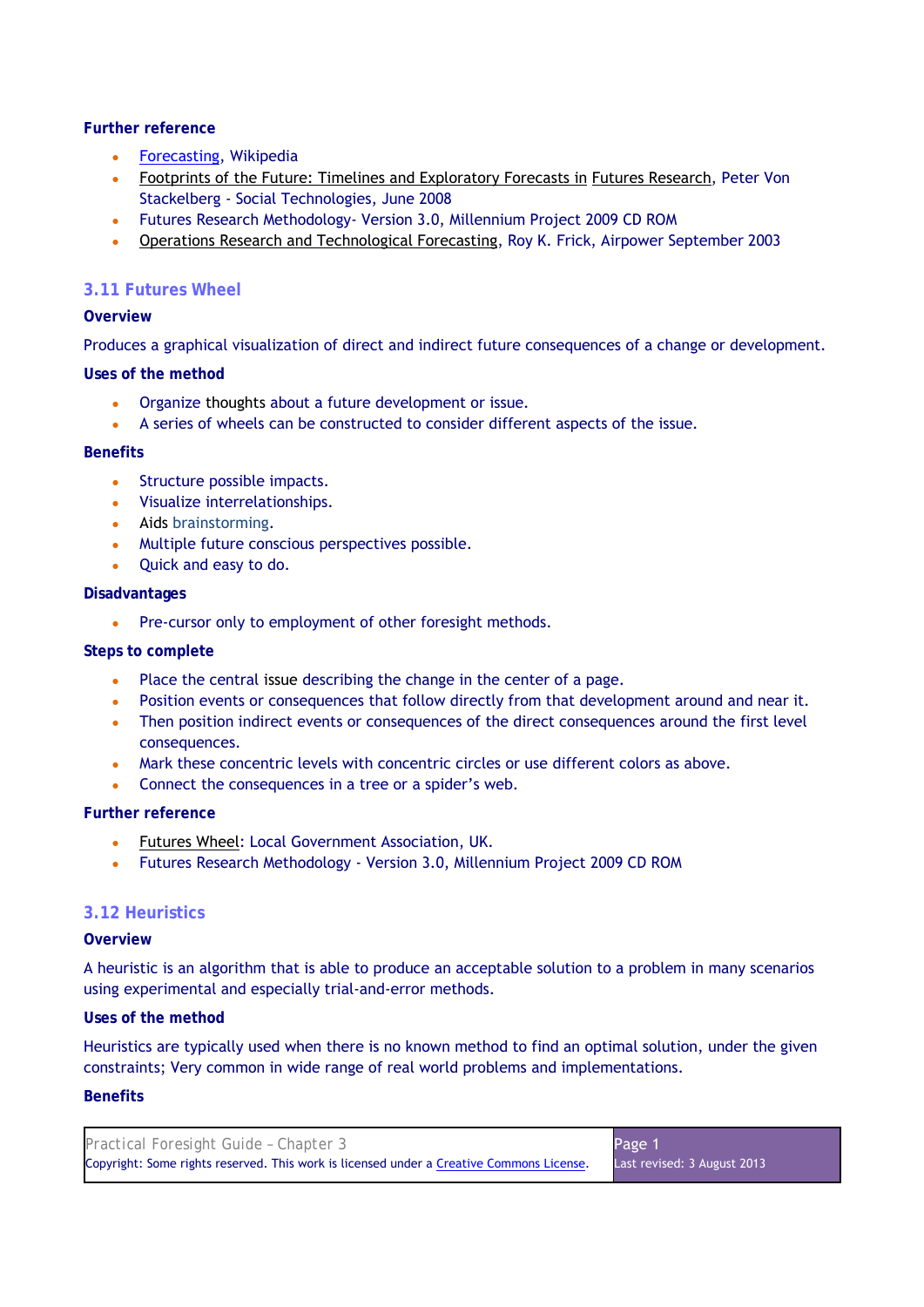• Heuristic algorithms may be the only way to get good solutions in a reasonable amount of time.

## **Disadvantages**

- Performance is never guaranteed.
- No formal proof of correctness.
- Complex and requiring significant expertise.

## **Steps to complete**

These are rules of thumb rather than specific steps in a process. By their very nature 'heuristics' don't fit well within a step-wise procedure but these principles are generally true:

- Determine the issue to be studied.
- Develop the small set of evaluators (success criteria and measures).
- Create a model.
- Test and stress the model.
- Determine if the model works sufficiently close to real world results that it can be used as a surrogate test-bed.
- Amend the model with experience.

## **Further reference**

- Ten Usability Heuristics: Jakob Nielsen, Uselt.com
- How to Conduct a Heuristic Evaluation: Jakob Nielsen, UseIt.com

## **3.13 Modeling, simulation, gaming**

## **Overview**

Modeling, simulation and gaming are techniques to help the user see the effects of their decisions in advance. Modeling, simulation and gaming has grown in influence as computerization of the structure and rules allows complex systems dealing with many variables to be presented dynamically and graphically. As computer gaming technology becomes more sophisticated and monitoring devices become ever more ubiquitous we can expect these foresight methods to become ever more pervasive and exciting to use. For instance, virtual worlds too are very large simulations hosting smaller simulations and these are growing in power exponentially.

**Uses of the method** 

- Entertainment
- Design
- Planning
- Foresight
- Education
- Research
- Forecasting
- Negotiating

## **Benefits**

- Help describe the behavior of complex systems in a safe and dynamic environment.
- Are driven by the pre-defined structure of the design and the chosen set of rules applied to each iteration.

## **Disadvantages**

| Practical Foresight Guide - Chapter 3                                                    | Page 1                      |
|------------------------------------------------------------------------------------------|-----------------------------|
| Copyright: Some rights reserved. This work is licensed under a Creative Commons License. | Last revised: 3 August 2013 |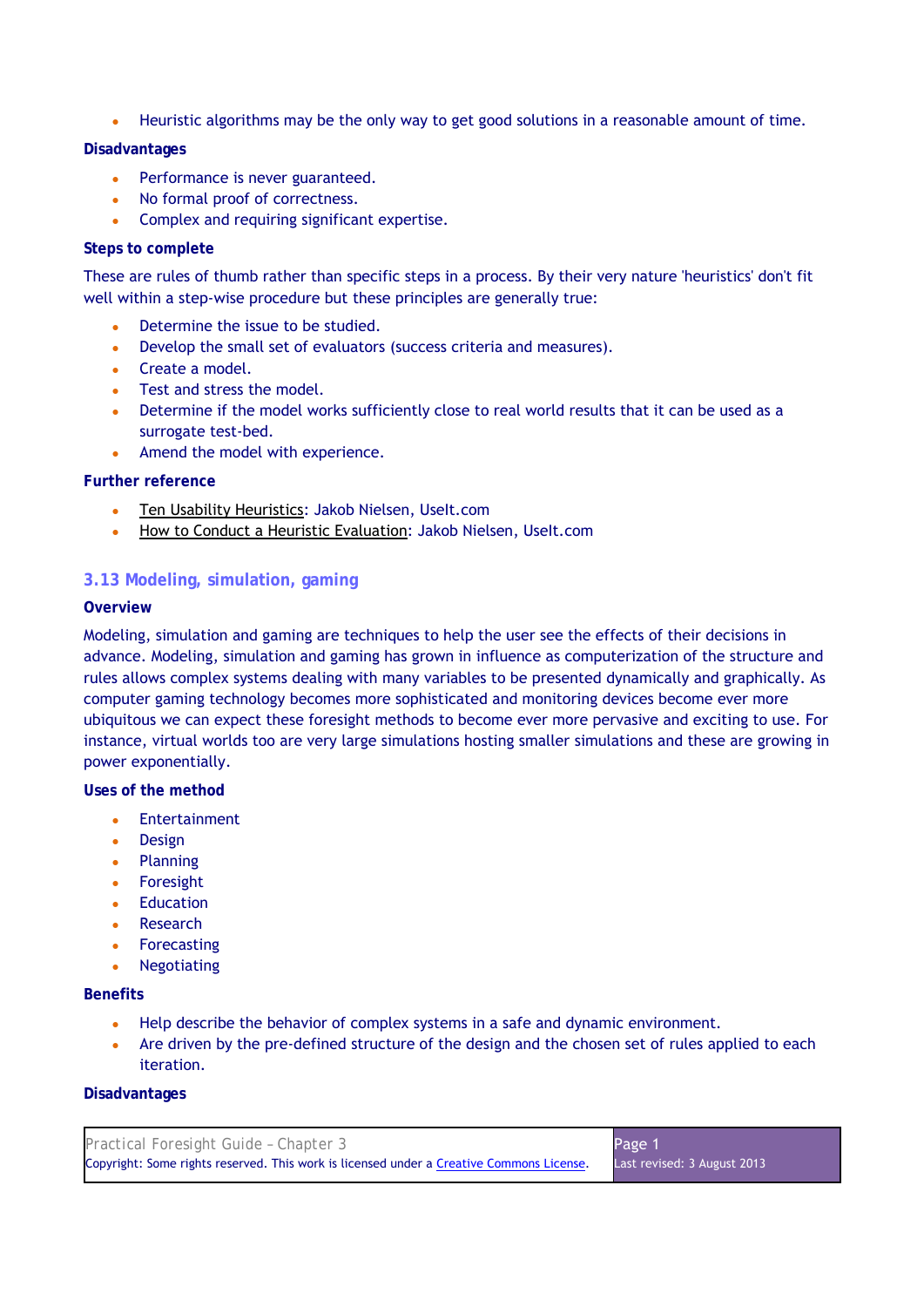- Understanding the rules and their limitations is key to obtaining useful results that emulate the real world
- Unless a simple model, costs time and resources are likely to be very high.

## **Steps to complete**

- Determine vision, aim and strategy
- Set goals and objectives
- Create initial design
- Involve participants in the development
- Develop design
- test design
- Launch
- Modify design as participants use it or suggest improvements.

## **Further reference**

● **Future Research Methodology - Version 3.0**, Millennium Project 2009 CD ROM

## **3.14 Morphological analysis \***

## **Overview**

Explores all the possible solutions to a multi-dimensional, non-quantified, complex, usually 'wicked', problem.

**Uses of the method** 

• Can be used in diverse fields including policy analysis and futures studies for scenario planning purposes plus new product development.

#### **Benefits**

- Opens new possibilities beyond traditional thinking.
- Non-quantified method for investigating problem complexes, which cannot be treated by formal mathematical methods, causal modeling and simulation.
- Unclear parameter definitions and incomplete ranges of conditions are quickly identified.
- Can accommodate multiple alternative perspectives rather than prescribe single solutions.
- Functions through group interaction and iteration rather than back office calculations.
- Generates ownership of the problem formulation through transparency.
- Facilitates a graphical (visual) representation for the systematic, group exploration of a solution space.
- Focuses on relationships between discrete alternatives rather than continuous variables.
- Concentrate on possibility rather than probability.

#### **Disadvantages**

- Can be overly structured
- Complex and time consuming
- Needs facilitation.

- Agree the problem to be investigated
- Identify and define the dimensions
- Assign ranges of values to these dimensions

| Practical Foresight Guide - Chapter 3                                                    | Page 1                      |
|------------------------------------------------------------------------------------------|-----------------------------|
| Copyright: Some rights reserved. This work is licensed under a Creative Commons License. | Last revised: 3 August 2013 |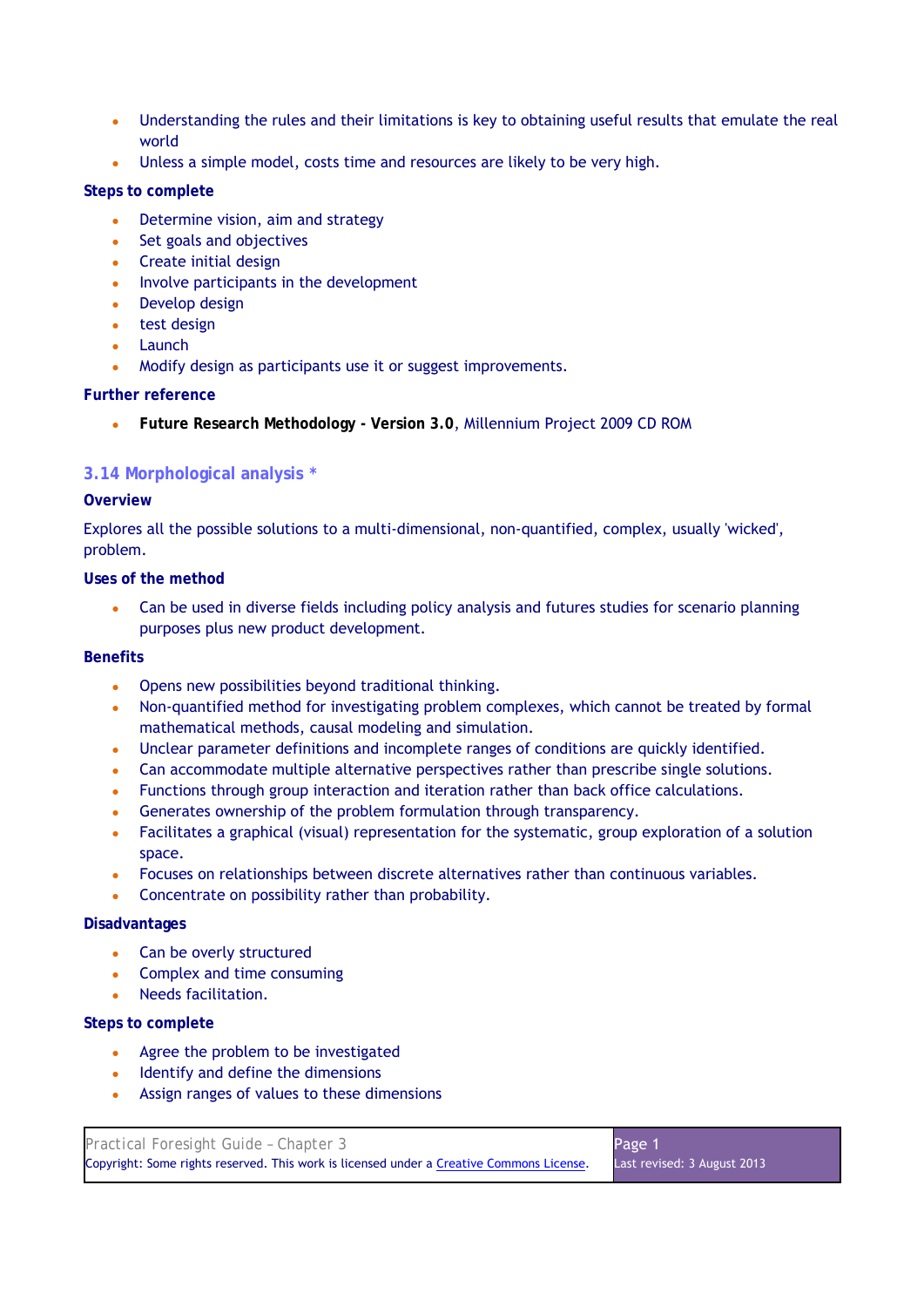- Construct a 'morphological box' placing these dimensions against each other in an n-diameter space
- Establish which configurations of the dimensions are useful, practical, and interesting.
- Define this configuration as the solution space (boundary conditions).

• General Morphological Analysis: A general method for non-quantified modeling - Tom Ritchey Swedish Morphological Society

## **3.15 Participatory methods \***

## **Overview**

Participatory methods should be an integral part of any foresight project.

## **Uses of the method**

Participatory methods are now well developed in relation to project-level impact assessment. Participatory methods are therefore a diverse and flexible set of techniques for visual representation and stakeholder involvement characterized by a set of underlying ethical principles.

## **Benefits**

- Participatory methods enable better identification of who is affected in which ways.
- Enable the voices of many stakeholders to be heard and their messages woven into future solutions.
- Objection handling is forewarned and fore-armed
- Relatively cheap and fast to do.
- Can help avoid unforeseen future pitfalls and consequences.

## **Disadvantages**

- May produce a 'Tower of Babel' effect.
- Not 'neat and tidy'.
- Needs strong and effective management or reputation loss will ensue.
- Managers may not want to hear or act on the feedback.

## **Steps to complete**

Participative methods are now widely used as a result of the dramatic rise of electronic social networks and use of Web 2.0 technologies. As a result there are many ways to set up a participatory foresight project:

- Calendars
- Diagrams
- Diaries
- Ethnography
- Ethno-classifications
- Focus groups
- Interviews
- Mapping techniques
- Narrative analysis
- Participatory analysis
- Photo and Video sharing
- **Questionnaires**
- Ranking techniques
- **Role-play**

| Practical Foresight Guide - Chapter 3                                                    | Page 1                      |
|------------------------------------------------------------------------------------------|-----------------------------|
| Copyright: Some rights reserved. This work is licensed under a Creative Commons License. | Last revised: 3 August 2013 |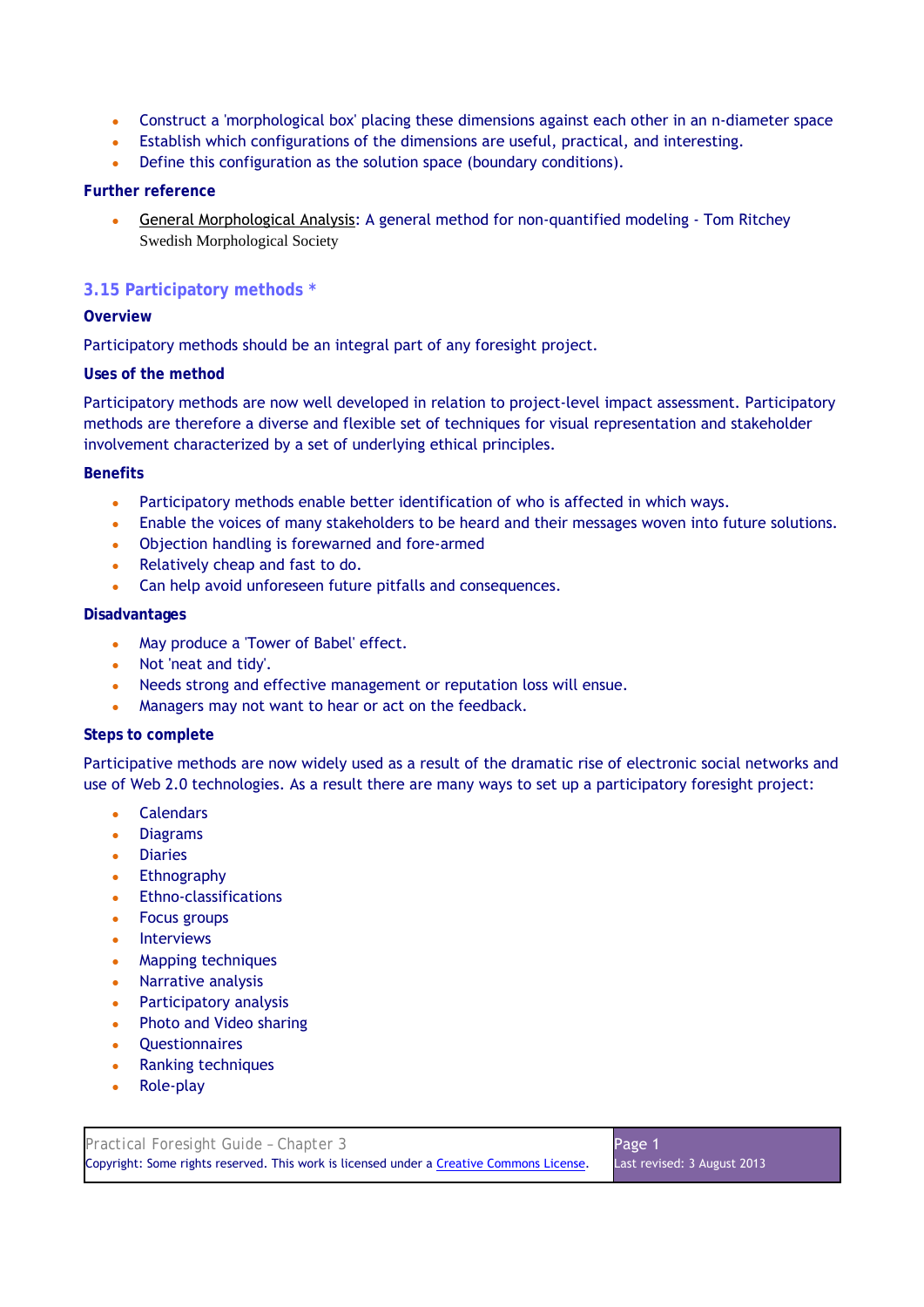- Story-telling
- Theatre
- Time trends analysis

• Participatory Methods: Dr. Linda Mayoux, Manchester University, UK

## **3.16 Personal future**

## **Overview**

Provides a research method for instructing individuals in understanding and developing their personal futures.

## **Uses of the method**

Anyone with an interest in managing their future.

## **Benefits**

- Provides the individual with strategies, contingency plans and an action plan that would help the individual achieve a preferred future.
- Encourages individuals to use these methods in their everyday lives.
- Enable experienced futurists to develop teaching methods and materials that will effectively lead individuals in their exploration of their futures.
- Can be undertaken individually or in groups.
- Fast and free.

## **Disadvantages**

• None

## **Steps to complete**

- Personal research
	- - Exploring life stages
	- - Exploring personal domains
	- - Exploring life events
	- - Constructing a personal framework
- Scenario development
	- - best plausible
	- - transformational
	- - worst plausible
- Personal strategic planning
	- - preferred future
	- - strategy development
	- - contingency plan
	- - action

## **Further reference**

• Personal Futures: Verne Wheelwright

## **3.17 Prediction market**

| Practical Foresight Guide - Chapter 3                                                    | Page 1                      |
|------------------------------------------------------------------------------------------|-----------------------------|
| Copyright: Some rights reserved. This work is licensed under a Creative Commons License. | Last revised: 3 August 2013 |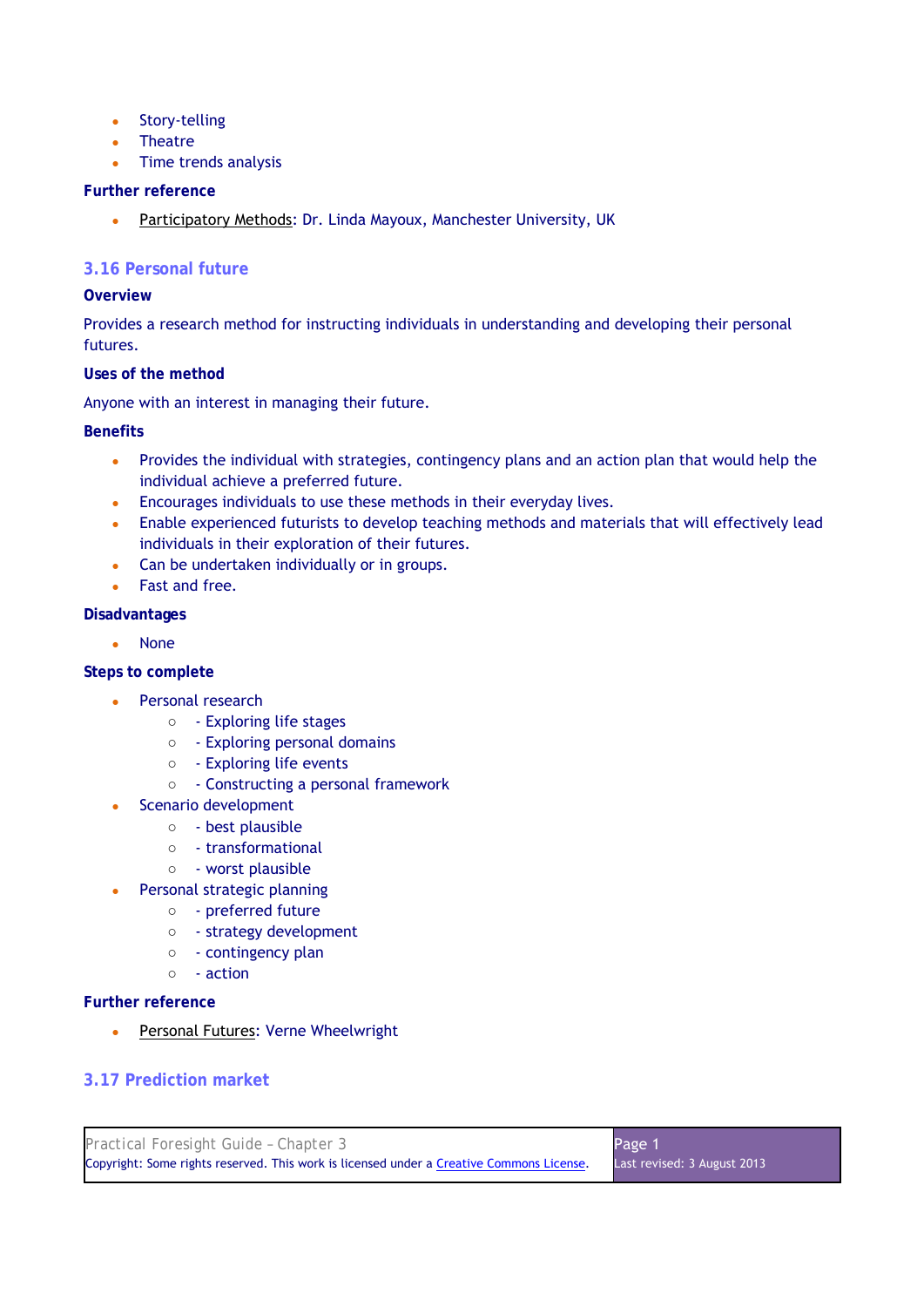## **Overview**

Speculative markets created for the purpose of making predictions.

## **Uses of the method**

• Many internal and external prediction markets exist covering many topics.

## **Benefits**

- Prediction markets are betting exchanges exhibiting no risk for the bookmaker.
- Prediction markets are thought to be at least as accurate as other institutions predicting the same events with a similar pool of participants.

## **Disadvantages**

- Helpful for short-term but not so much for mid to long-term predictions.
- However, the comments generated can be helpful for spotting tipping points, emerging issues and wild-cards.
- Prediction markets may be subject to speculative bubbles.
- Can be direct attempts to manipulate such markets.
- Some kinds of prediction markets may create controversial incentives.

## **Steps to complete**

• Companies that provide enterprise prediction markets include NewsFutures, Crowdcast, CrowdWorx, Inkling, and Consensus Point.

## **3.18 Relevance trees**

## **Overview**

An analytical technique that sub-divides a large subject into increasingly smaller sub-topics. Output is in the form of a visual hierarchical structure.

## **Uses of the method**

Can be used to study a goal or objective, as in morphological analysis, or to select a specific research project from a more general set of goals, as in network analysis. Similar to concept maps. Network displays sequentially identify chains of cause-effect (or other) relationships.

## **Benefits**

- Ensures that a given problem or issue is broken into comprehensive detail
- Important connections among the elements considered are presented in both current and potential situations.
- Aid in both historical analysis and in forecasting.
- May show new combinations in insightful ways.

## **Disadvantages**

Requires critical judgments which if in error may weaken the outcome.

- Determine the issue to be studied and agree the objectives.
- Arrange the tree in a hierarchical order, the objectives, sub-objectives, and tasks in order to ensure that all possible ways of achieving the objectives have been found.
- Evaluate the relevance of an issue to the finding of a solution.

| Practical Foresight Guide - Chapter 3                                                    | Page 1                      |
|------------------------------------------------------------------------------------------|-----------------------------|
| Copyright: Some rights reserved. This work is licensed under a Creative Commons License. | Last revised: 3 August 2013 |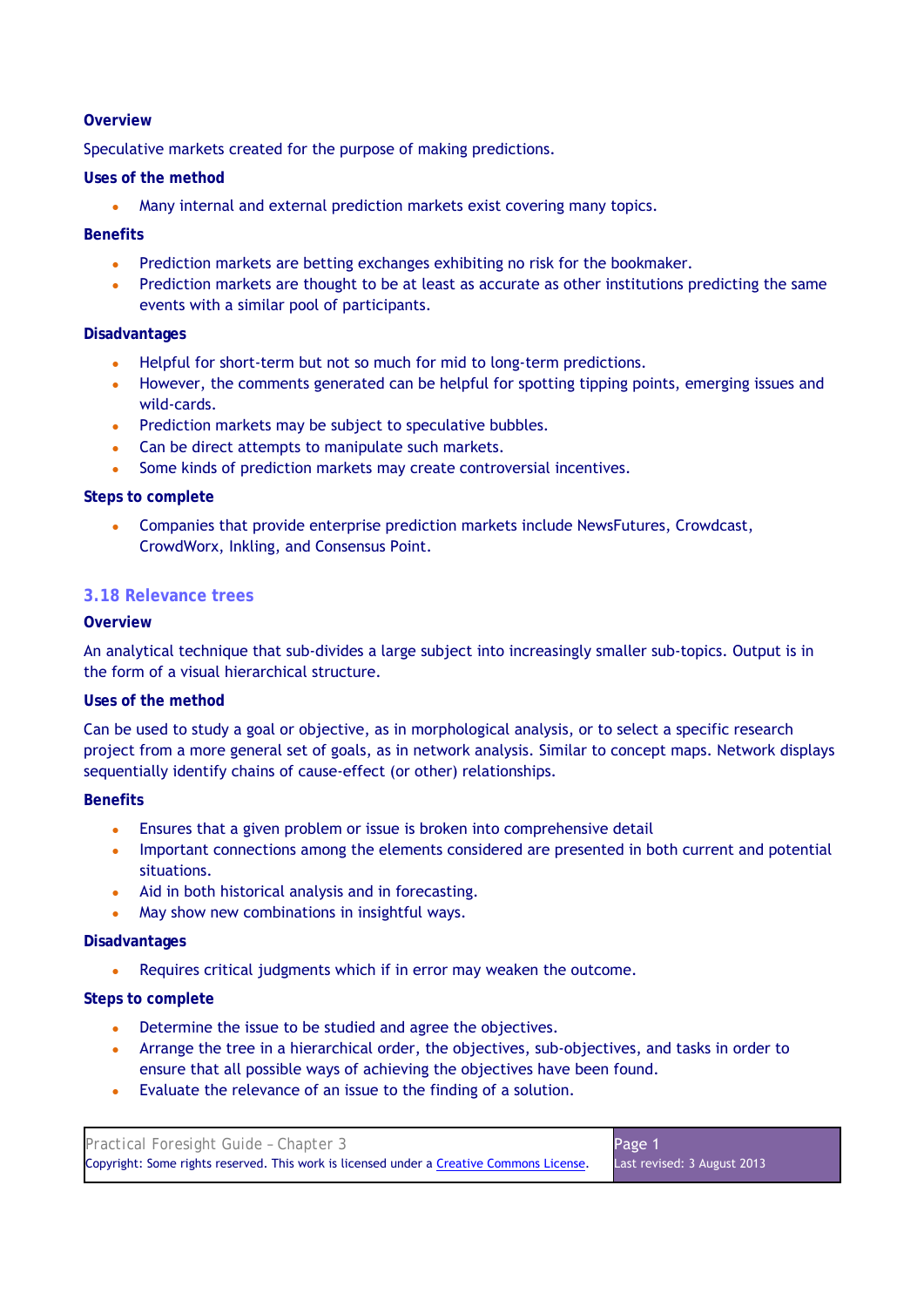• Choose the tree(s) with the highest relevance for further in-depth study.

## **Further reference**

- Judgment-Based Technological Forecasting Techniques: Relevance Trees, Wiley
- Relevance Trees, Jim Flowers, Ball State University 2005
- Futures Research Methodology Version 3.0 Millennium Project 2009 CD ROM

## **3.19 Road-mapping**

## **Overview**

Road-mapping is an important tool for collaborative planning and coordination for corporations as well as for entire industries. It is a specific technique for technology planning, which fits within a more general set of planning activities.

A road-map is the document that is generated by the process. It identifies (for a set of product needs) the critical system requirements, the product and process performance targets, and the technology alternatives and milestones for meeting those targets. In effect, a technology road-map identifies alternate technology "roads" for meeting certain performance objectives.

#### **Uses of the method**

- Can help develop a consensus about a set of needs and the technologies required to satisfy those needs.
- Provides a mechanism to help experts forecast technology developments in targeted areas.
- Can provide a framework to help plan and coordinate technology developments both within a company or an entire industry.

#### **Benefits**

- Provides information to make better technology investment decisions.
- Determines the technology alternatives that can satisfy critical product needs.
- Helps clarify alternatives in complex situations.
- Identifies critical product needs that will drive technology selection and development decisions.
- Generate and implement a plan to develop and deploy appropriate technology alternatives.
- Complex maps can be developed that can be updated in real-time.

#### **Disadvantages**

- Resource, time and cost hungry.
- May not consider other emerging forces impinging on the road-map.
- Some of the participants must know the process of road-mapping.

- Define the scope and boundaries for the road-map.
- Identify the "product" or 'issue' that will be the subject of the road-map.
- Identify the critical system requirements and their targets.
- Specify the major technology areas.
- Specify the technology drivers and their targets.
- Identify technology alternatives and their time lines.
- Recommend the technology alternatives that should be pursued.
- Create the technology road-map report.
- Critique and validate the road-map.

| Practical Foresight Guide - Chapter 3                                                    | Page 1                      |
|------------------------------------------------------------------------------------------|-----------------------------|
| Copyright: Some rights reserved. This work is licensed under a Creative Commons License. | Last revised: 3 August 2013 |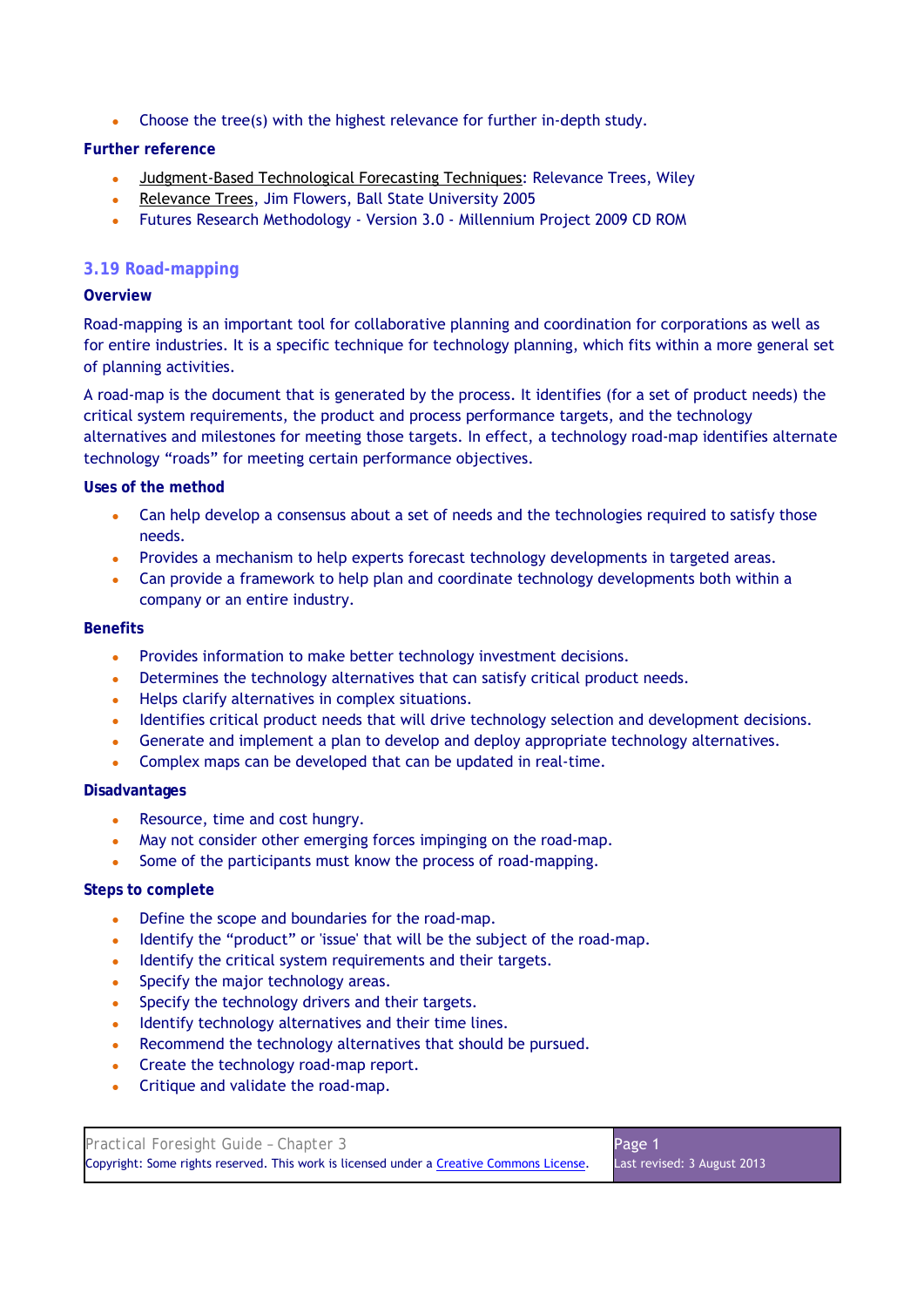- Develop an implementation plan.
- Review and update.

- Fundamentals of Technology Road-mapping, Marie L. Garcia, Olin H. Bray, Sandia National Laboratories
- Road-mapping, Gerrit Muller, Embedded Systems Institute, 2010

## **3.20 Scenarios \***

## **Overview**

Scenario planning is one of the most well-known and most cited as a useful technique for thinking about the future. Scenarios are preparation for potential future challenges, not predictions of what will happen. They help us to identify future option spaces and give us confidence to act in a world of uncertainty.

Scenario planning questions assumptions we all make about the future. The method creates plausible views of the future that decision-makers can use to determine their best response and how to react to alternative plays.

 Scenarios are qualitatively distinct visions, told as stories, of how the future looks. They make explicit the assumptions of how the world works. As the project progresses, the process will move from wide exploration to a narrowing of focus, from horizon scanning to envisioning potential futures and determining response as the diagram above shows.

 The key in creating scenarios of best/worst case options is in finding that strategy that represents the best ground on which to base subsequent action plans.

**Uses of the method** 

- explore uncertainties
- test for limits
- order alternative futures
- Identify emerging risks and opportunities
- improve future assumptions
- derive better planning information and knowledge
- provide an outside-in challenge
- act as a forum against conventional inside-out orthodoxy
- a way to dream in a safe environment
- as an approach to derive fresh vision and/or current or new strategy development
- sensitivity and risk assessments and comparative testing of projects, portfolios and organizations
- rehearse the future
- informs both personal and organizational choices

## **Benefits**

Building scenarios help us to

- understand the realm of possible options
- make us live the future in advance so as we can take better decisions today
- avoid unpleasant surprises
- change our vision of how the world works
- generate a common understanding of the real issues

| Practical Foresight Guide - Chapter 3                                                    | Page 1                      |
|------------------------------------------------------------------------------------------|-----------------------------|
| Copyright: Some rights reserved. This work is licensed under a Creative Commons License. | Last revised: 3 August 2013 |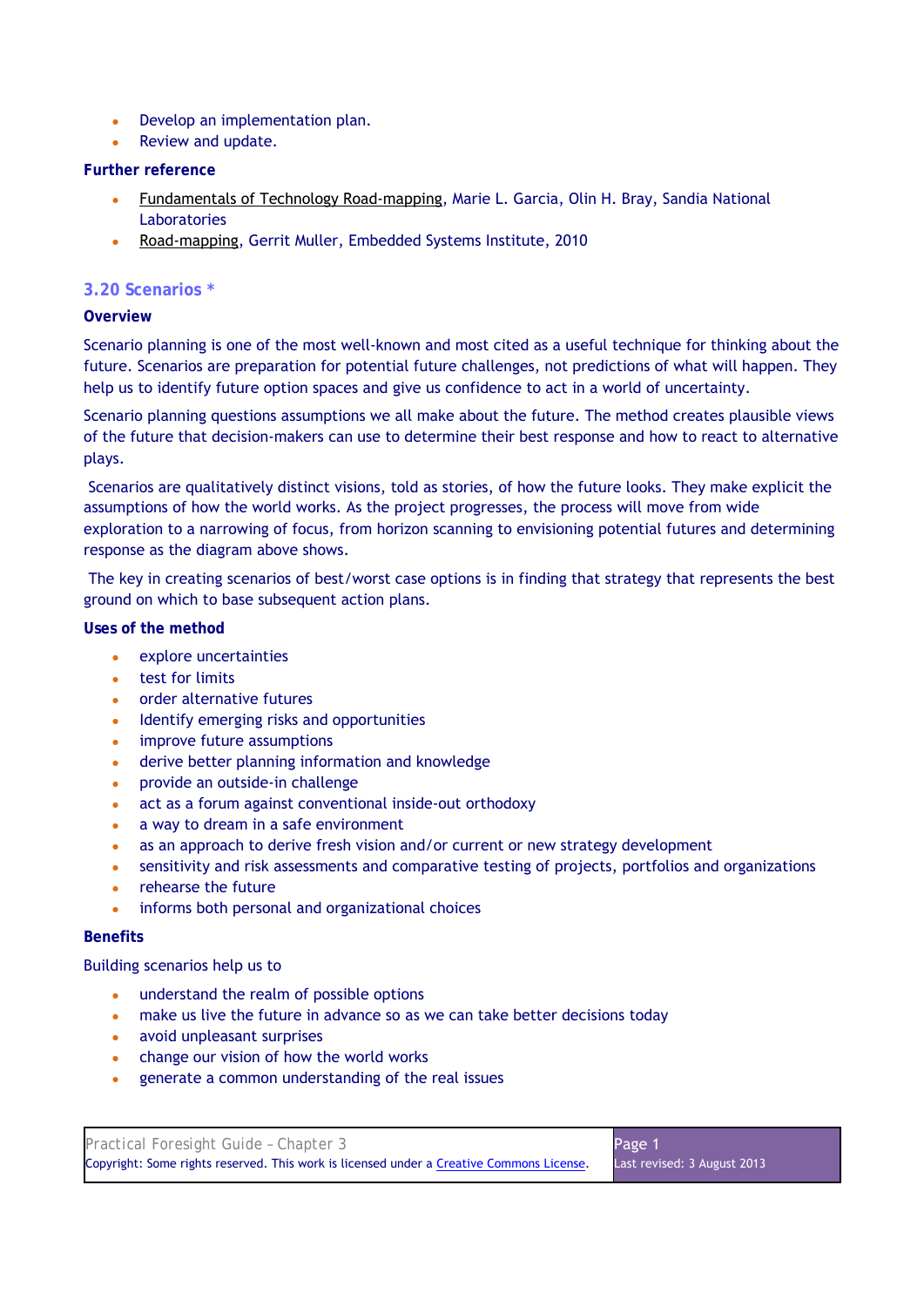- test our decisions against a range of possible worlds
- deal with complex adaptive environments where the outcome is uncertain
- teach people and teams how to think strategically about the future and know how to act
- agree a common language
- inspire, engage and enable shared action
- identify issues for further horizon scanning

Scenarios are not an end in themselves, but a tool to

- identify risks to, and opportunities over a desired time period
- expose long term challenges for strategies and policies
- deal with a mix of wide ranging qualitative and quantitative inputs
- enable assumptions to be made clear and explicit
- make real the implications of these challenges
- encourage collaboration
- support and improve vision and policy making by starting grounded and challenging conversations about choices, trade-offs, and conflicts
- build capacity among staff in futures work

In some organizations scenarios are embedded in the fabric of decision-making and are a way to do business.

| Practical Foresight Guide - Chapter 3                                                    | Page 1                      |
|------------------------------------------------------------------------------------------|-----------------------------|
| Copyright: Some rights reserved. This work is licensed under a Creative Commons License. | Last revised: 3 August 2013 |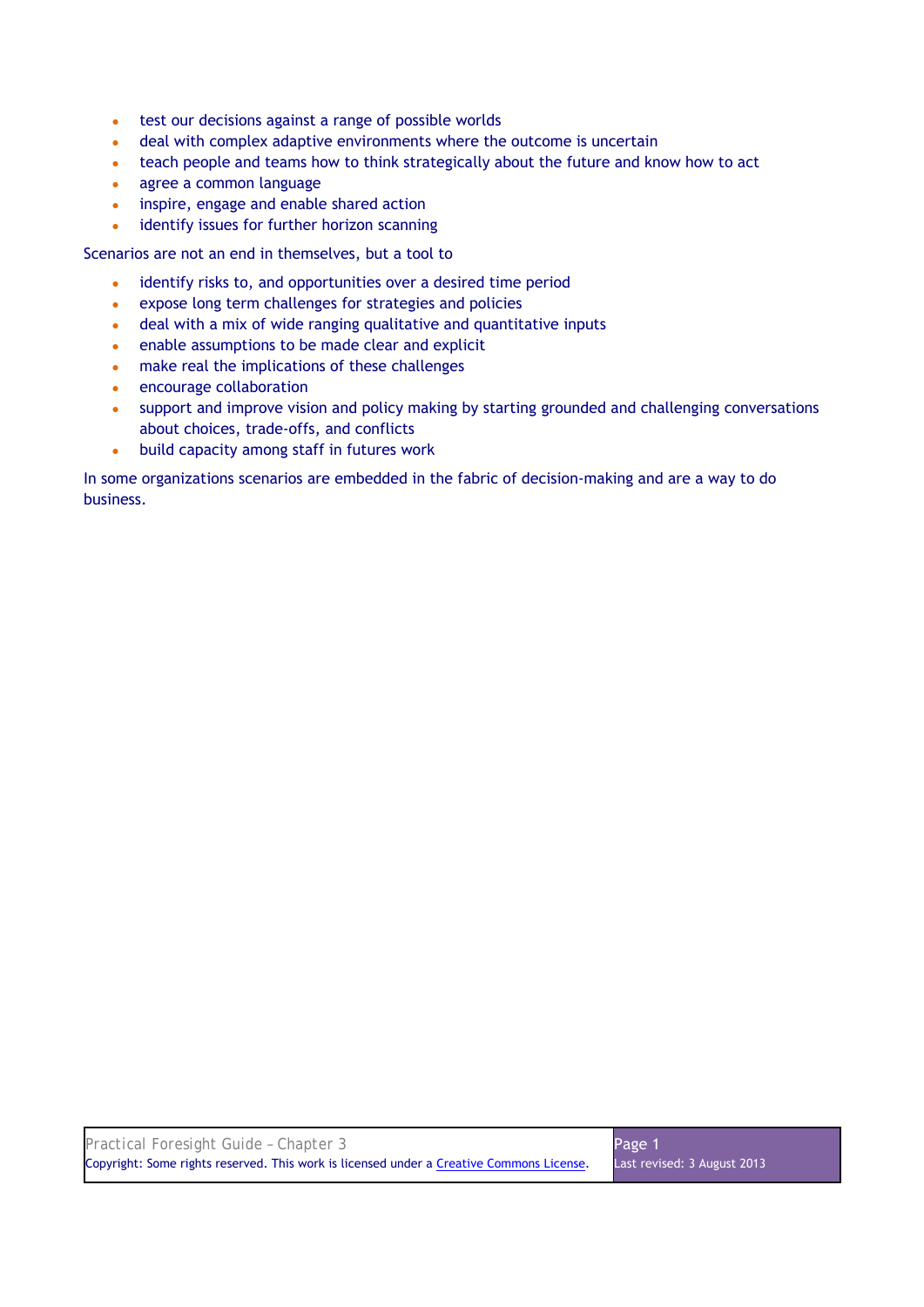## **Disadvantages**

- can be construed as the 'official future' by non-experts.
- may lack credibility as being too far-fetched, subjective or meaningless.
- after a time scenarios can be seen as plain wrong!
- cannot be validated.
- can suffer from cognitive/cultural myopia.
- people may not be able to suspend their disbelief.
- time consuming.
- complex.
- can be expensive.
- may suffer major project creep if mot well managed.

However, these can be overcome by proper communicating of the purpose from the outset.

## **Steps to complete**

Almost all formal scenario planning is done manually in workshop settings and the approaches are usually deductive using quadrant-based models or inductive (determine all of the potential futures that could be problematic or opportunistic, and mix them and match them into commonly-themed groups).

Both of these approaches can be very useful and insightful, but are intrinsically limited -- there are only so many possibilities that mere humans can come up with in the limited time and with the limited tools that are typically available. Most authors and experts recommend the construction of four scenarios as one can only be considered a forecast, two would most likely limit competing uncertainties and three may cause people to assume one is the forecast. Where more than four scenarios are required then the Morphological Analysis method should be considered.

Timing of scenario projects should be considered carefully. Avoid such a project when the strategy round has just ended, when key executives are on the move, the market or organization is in chaos, when there is political-infighting or competing projects make too much noise.

An effective way of trying to exhaustively identify futures that could be of particular interest is to do it abductively with technology. Scenarios can also be developed using technology but technological approaches are not always the most effective way to do scenario work though they certainly can provide a good input into scenario thinking.

- identify the specific domain/environment that is of interest (e.g. terrorism, renewable energy, alternative health care, etc.)
- spend time to build a systems model.
- identify the major driving forces (e.g. market elements, government regulation, social values, manufacturing processes, etc.)
- determine how they contribute/interact with the other forces, both positively and negatively using the cross-impact method to identify patterns and choose the strongest driving/restraining forces
- exercise/iterate the system through possible states or futures.
- evaluate to determine which is high-value and needs to be evaluated through construction of a scenario.
- determine and rank the predetermined elements that will inform your strategic response: slowchanging phenomena e.g. demographic shifts, constrained situations e.g. resource limits, in the pipeline e.g. aging of baby boomers, inevitable collisions e.g. climate change arguments.

| Practical Foresight Guide - Chapter 3                                                    | Page 1                      |
|------------------------------------------------------------------------------------------|-----------------------------|
| Copyright: Some rights reserved. This work is licensed under a Creative Commons License. | Last revised: 3 August 2013 |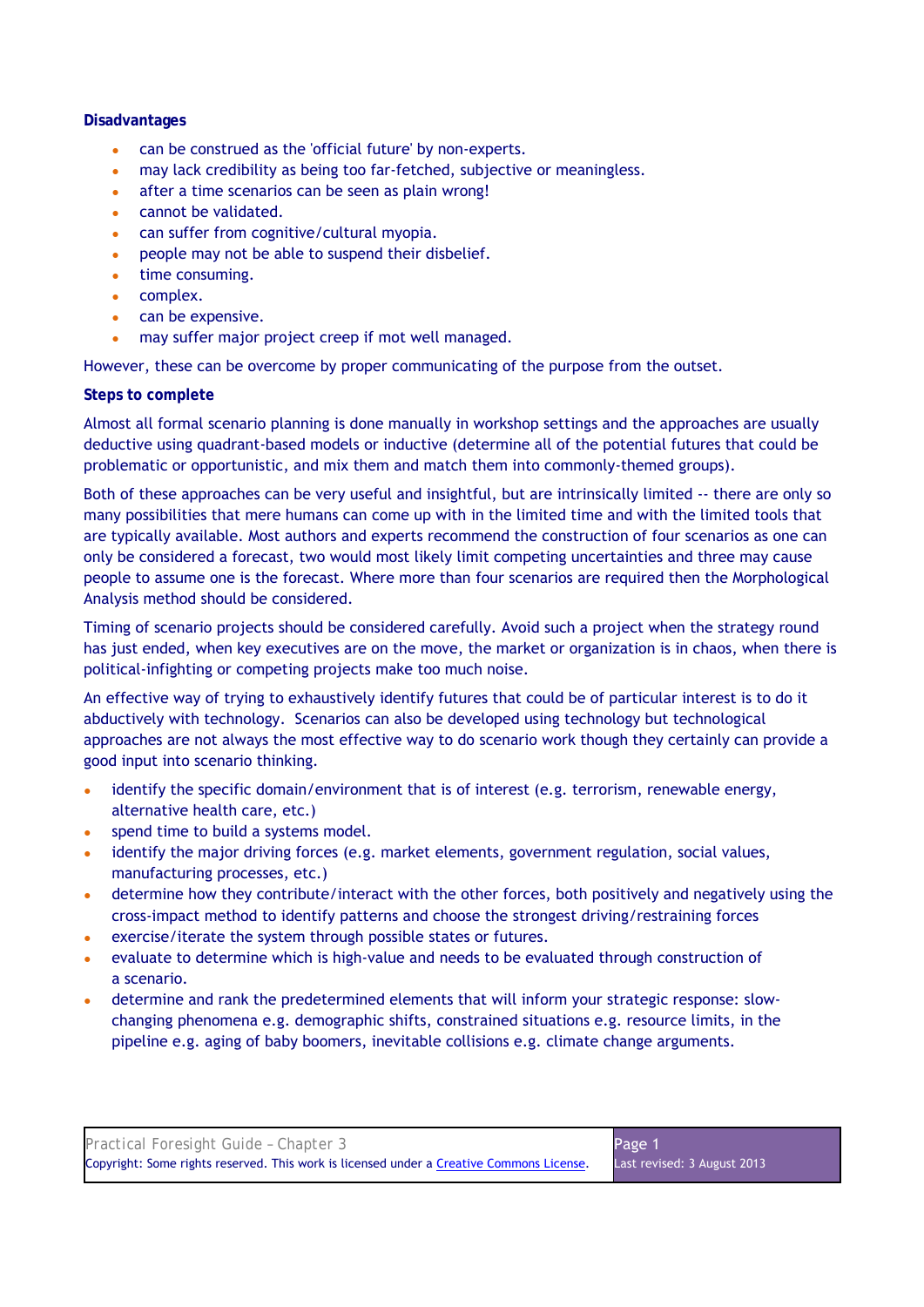- capture and rank critical uncertainties (key variables) from the underlying assumptions you have made. Both these and the predetermined elements will be key to creating scenarios and examining potential future paradigm shifts.
- give the strongest driving/restraining forces (scenarios) a short sharp metaphoric, vivid and memorable title that does what it says on the tin and that defines the key question and scope. Create several scenarios at once.
- determine whether medium term (plausible) or long-term (possible) scenarios are required.
- conduct interviews, workshops and horizon scanning to flesh out, group ideas and refine the scenarios. Use the input form here to define your scenario and capture your outline script.
- produce narrative stories for each key scenario adding these to the input form. Read this article on story types and this one on how to write stories
- ensure each scenario is grounded in the real world particularly how it evolved from where it is now.
- use one person to document and aggregate all of your scenario material here.
- add evocative images from the time of, and perspective of, future generations.
- stress test and wind tunnel the scenarios looking for consistency, plausibility, relevance and presentation style among them.
- capture unique insight into new ways of seeing that can be utilized by the organization e.g. vulnerabilities uncovered, big bets, mega opportunities, identification of leading indicators.
	- what conclusions can we draw from the exercise(s)?
		- How might the future be different?
		- How does A affect B?
		- What is likely to remain the same or change significantly?
		- What are the likely outcomes?
		- What and who will likely shape our future?
		- Where could we be most affected by change?
		- What might we do about it?
		- What don't we know that we need to know?
		- What should we do now, today?
		- Why do we care?
		- When should we aim to meet on this?

Your scenario will be a good one if it inspires, engages and enables others to take action, breaks people's acceptance of current paradigms and produces plausible outcomes that can be turned into strategic responses.

## **Further reference**

- Futures Research Methodology Version 3.0, Millennium Project 2008 CD ROM
- Scenarios: The Art of Strategic Conversation, Kees Van der Heidjen, Wiley 1996
- The Art of the Long View: Planning for the Future in an Uncertain World, Peter Schwartz, Currency Doubleday 1996
- Scenario Planning: The Link Between Future and Strategy, Mats Lindren & Hans Bandhold, Palgrave McMillan, 2009
- Scenario Planning: Managing for the Future, Gill Ringland, Wiley 2006
- Structured Analytic Techniques, Richards J. Heuer Jr & Randolph H. Pherson, 2010, CQ Press

## **3.21 Technology sequence analysis**

| Practical Foresight Guide - Chapter 3                                                    | Page 1                      |
|------------------------------------------------------------------------------------------|-----------------------------|
| Copyright: Some rights reserved. This work is licensed under a Creative Commons License. | Last revised: 3 August 2013 |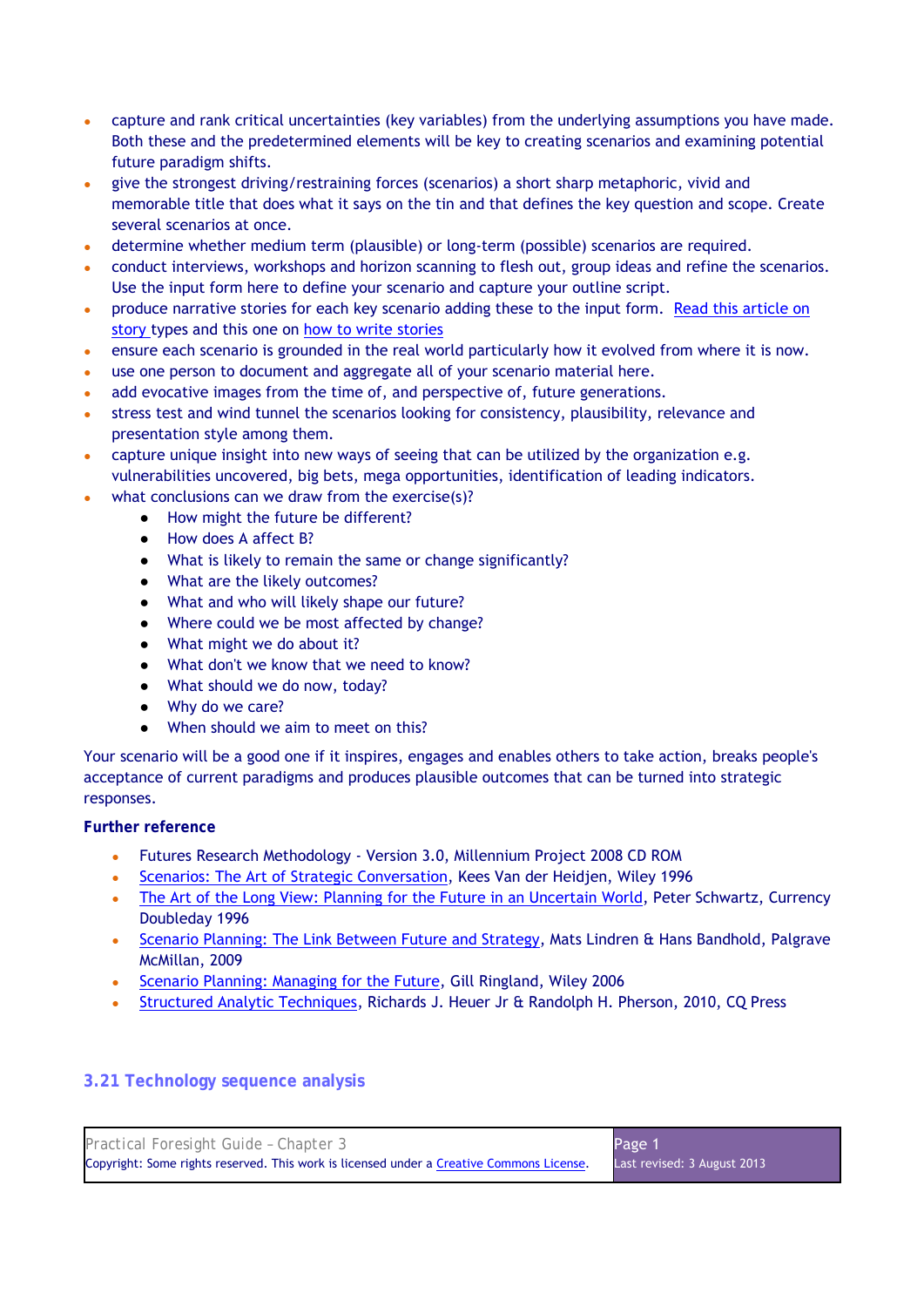## **Overview**

Technology Sequence Analysis (TSA) is similar to PERT (Project Evaluation and Review Technique) and is a probabilistic method of estimation of when future events might occur. TSA links intermediate technology steps into a network of cause and effect links. These links are assigned probabilities (PERT uses 'duration') to define the likely probable date of a technologies arrival.

## **Uses of the method**

Used in quantitative estimation of when a technology could become available and in exploring associated policy questions.

## **Benefits**

- Can handle many intermediate links.
- Useful for connecting analysis of separate but related technological developments sharing common elements.
- Establishes the key critical probability path and uncertainty associated with delivery of the endtechnology.
- Allows simulation of different probabilities, connections of intermediate links and varying durations etc.
- Helps reduce risk and better ascertains the associated costs of delivery of the end-technology.
- Lays out a clear path and alternative routes for investment decisions.

## **Disadvantages**

- Time
- Complexity
- Cost
- Expertise and training required
- Usually needs sophisticated software
- Experts required

- Determine if software required
- Obtain software
- Decide on expert contributors
- Collect data from experts
- Construct the network
- Compute the result

| Practical Foresight Guide - Chapter 3                                                    | Page 1                      |
|------------------------------------------------------------------------------------------|-----------------------------|
| Copyright: Some rights reserved. This work is licensed under a Creative Commons License. | Last revised: 3 August 2013 |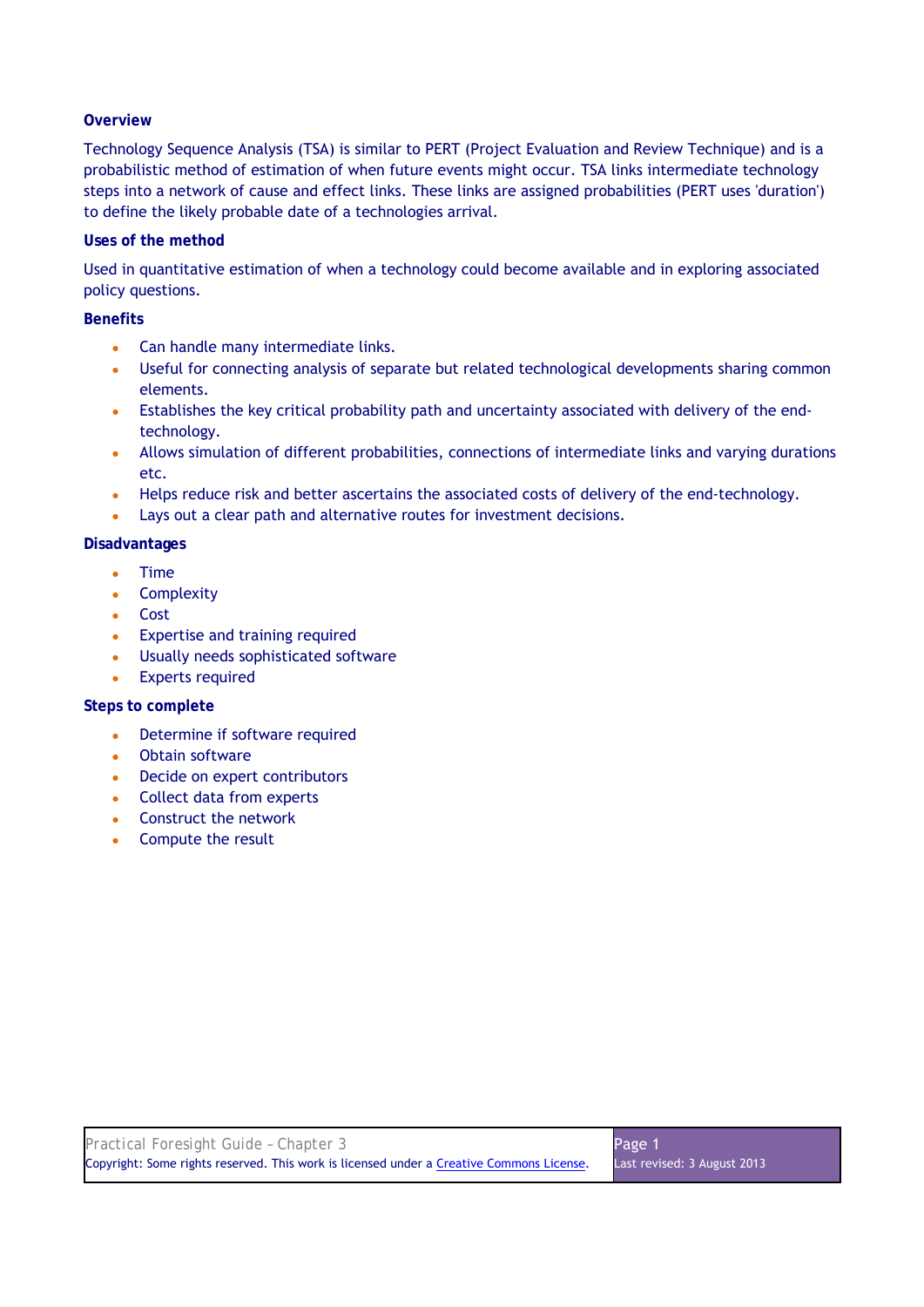● Futures Research Methodology - Version 3.0, Millennium Project, 2009 CD ROM

## **3.22 Text mining**

## **Overview**

Text mining identifies patterns and breakthrough occurrences in large amounts of raw data and information gathered from internal or external sources. The goal is to discover previously unknown information to the researcher.

Text mining tasks include text categorization, text clustering, concept/entity extraction, production of granular taxonomies, sentiment analysis, document summaries, and entity relation modeling (*i.e.*, learning relations between named entities).

#### **Uses of the method**

- Key tool in Horizon Scanning content analysis where it is used to determine early warning of weak signals, emerging issues and wild-cards.
- Intelligence assessments.
- Basis for creating S-curves, trend extrapolations and growth modeling.

#### **Benefits**

- Can process large quantities of information and develop indicators of change.
- Increasingly can interpret meaning.
- Suitable for both unstructured and structured data.

#### **Disadvantages**

- Only yields a partial though highly relevant piece of the answer.
- May miss important sources or important keywords, people and organizations.
- Requires additional expert opinion.
- Complexity.
- Costs of access to subscriber databases and journals can be extraordinarily high though increasing transparency is significantly reducing the time it takes for ideas and discoveries to appear in the free press.
- Requires trained, analytical people.

#### **Steps to complete**

- Determine question to be answered.
- Create focused list of directly associated keywords.
- Search for these keywords.
- Use text mining software to find experts, authors, keywords, organizations and countries most associated with answering the question from Internet sources, databases and experts.
- Cross-impact people and organizations against keywords to discover their interests.
- Create time-lines of keyword usage in the form of S-curves to track mentions over time.
- Analyze and interpret.

## **Further reference**

- Futures Research Methodology Version 3.0, Millennium Project, 2009 CD ROM
- Text Mining, Wikipedia

| Practical Foresight Guide - Chapter 3                                                    | Page 1                      |
|------------------------------------------------------------------------------------------|-----------------------------|
| Copyright: Some rights reserved. This work is licensed under a Creative Commons License. | Last revised: 3 August 2013 |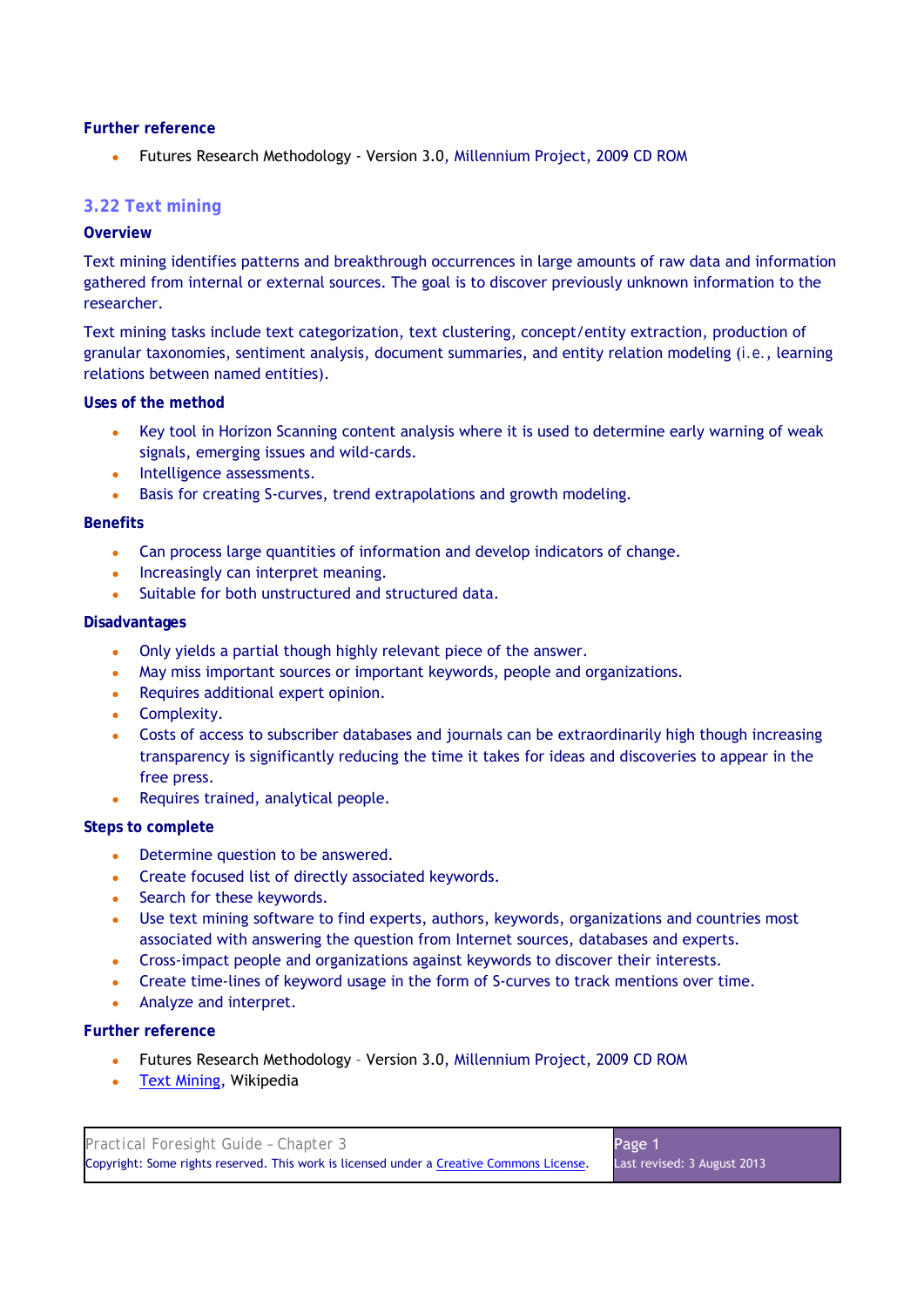## **3.23 Trend impact analysis \***

## **Overview**

Trend impact analysis is a forecasting which examines the cause, nature, potential impact, likelihood and speed of arrival of an emerging issue of change. Some trends are relatively predictable like global population growth but most trend extrapolations deteriorate over time the further out the projection goes. TIA seeks to look at the envelope of possibilities that deviate from the expected norm.

## **Uses of the method**

- Forecasting
- Contingency planning
- Policy option analysis
- Impact analysis
- Strategic planning
- Scenario planning

## **Benefits**

- Simple
- Cost effective
- Forces consideration of non-linear trend extrapolation
- Offers sensitivity analysis

## **Disadvantages**

- Incomplete variables
- Relies on judgment

- A trend is projected forward as a baseline scenario from historical data assuming no surprises.
- Experts provide alternative views and scenarios of how the trend can turn out based on likelihood occurrence and estimated future impact.
- A database produces models, visualizations or scenarios showing the bounds of probability and expected time to deviation from the surprise-free future.

| Practical Foresight Guide - Chapter 3                                                    | Page 1                      |
|------------------------------------------------------------------------------------------|-----------------------------|
| Copyright: Some rights reserved. This work is licensed under a Creative Commons License. | Last revised: 3 August 2013 |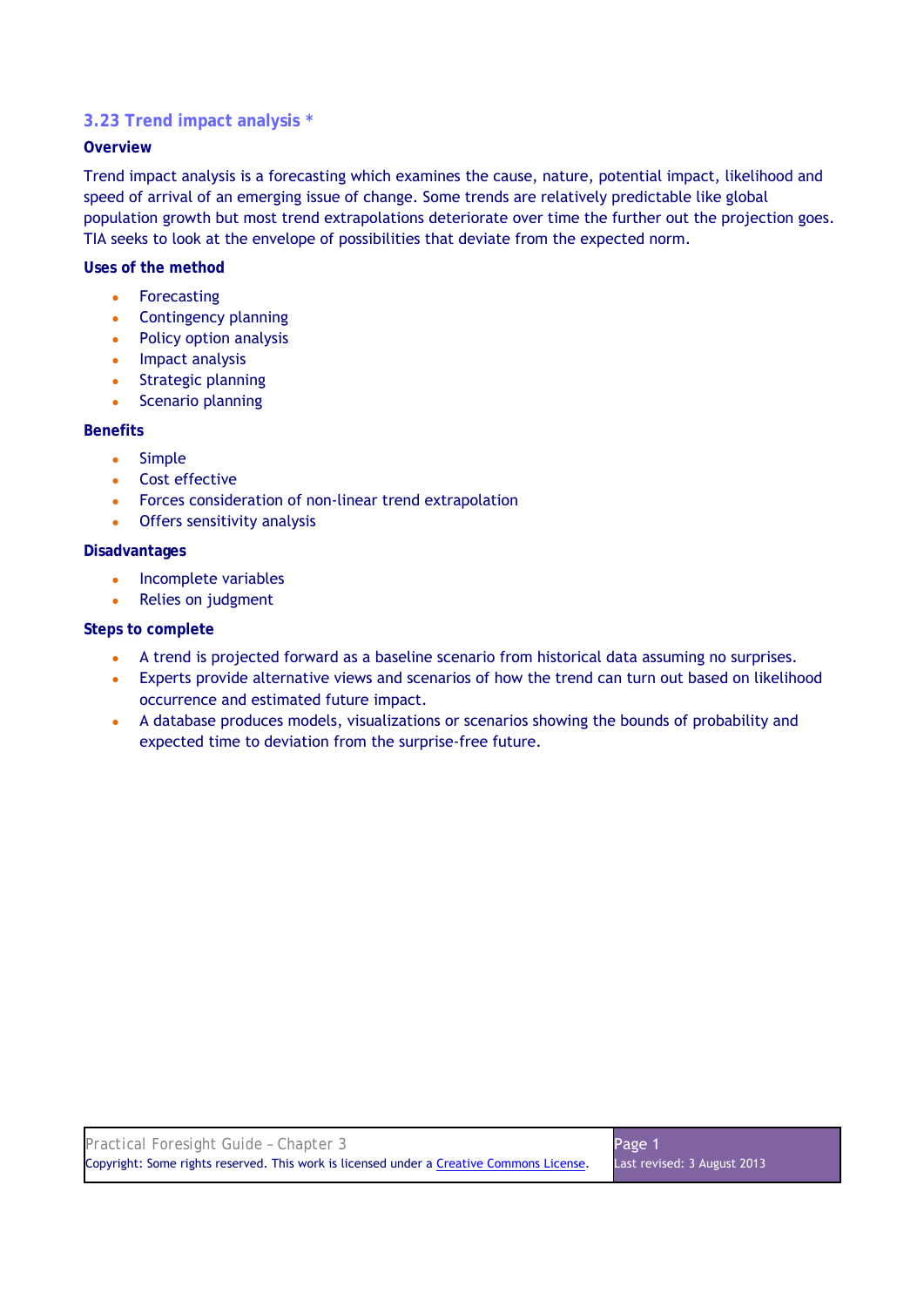Futures Research Methodology - Version 3.0, Millennium Project, 2009 CD ROM

## **3.24 TRIZ \***

## **Overview**

TRIZ (Theory of Inventive Problem Solving) is a methodology, tool set, knowledge base, and model-based technology for generating innovative ideas and solutions for problem solving. It can be used in many foresight projects such as technology forecasting, advanced SWOT and patent analysis.

#### **Uses of the method**

- Tools and methods for use in problem formulation
- System analysis
- Failure analysis
- Patterns of system evolution
- Solving manufacturing problems
- Creating new products

#### **Benefits**

- Known and unknown types of problems can be solved.
- Algorithmic approach to the invention of new systems, and the refinement of old systems.
- As experience grows, solutions for a class of know types of problems increase and exhibit a structure.

#### **Disadvantages**

- Complex
- Time consuming
- Requires training and/or facilitation

#### **Steps to complete**

- Define a specific problem
- Define the contradictions and specify the general problem
- Develop general solutions
- Specify best solution

#### **Further reference**

- TRIZ, Wikipedia
- TRIZ What Is TRIZ Katie Barry, Ellen Domb & Michael S. Slocum
- Triz Journal
- Southbeach Modeller (free software)

## **3.25 Visioning \***

#### **Overview**

Visioning is method for determining a compelling vision of a preferred future. Visioning a desirable future is the first step in create a powerful strategy to achieve a particular purpose.

#### **Uses of the method**

| Practical Foresight Guide - Chapter 3                                                    | Page 1                      |
|------------------------------------------------------------------------------------------|-----------------------------|
| Copyright: Some rights reserved. This work is licensed under a Creative Commons License. | Last revised: 3 August 2013 |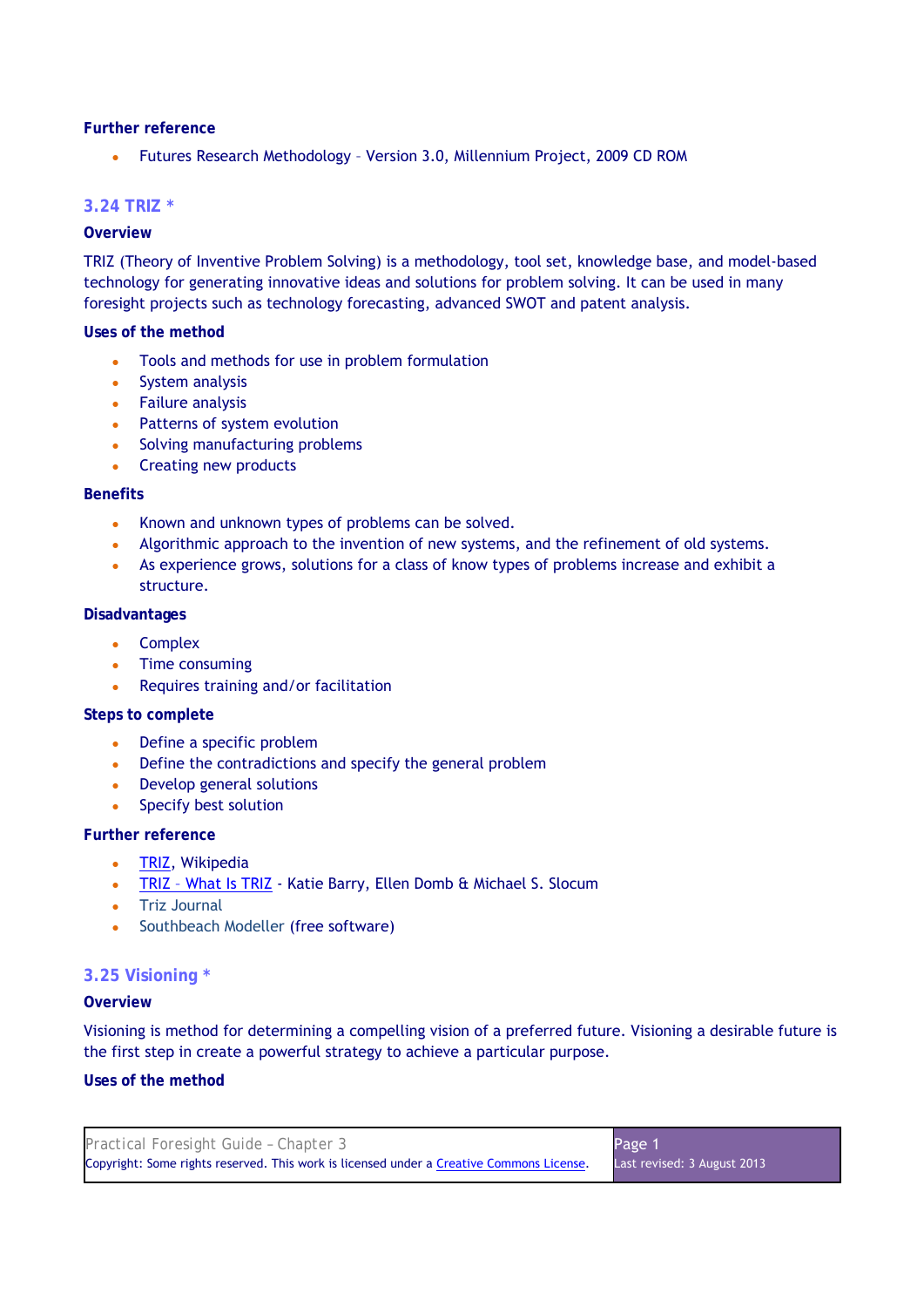- Corporate culture
- Strategic planning
- Project design

## **Benefits**

- Visioning inspires, engages and enables most people.
- Excellent for generating ideas, encouraging interaction and agreeing common. vision, values, processes and goals.

## **Disadvantages**

- Requires solid communication and continued strong leadership from the outset.
- Must be lived, shared, stretching but achievable and ethical.

## **Steps to complete**

- Select participants in the initial exercise.
- Explore participants' satisfaction and dissatisfaction with the status quo and the past.
- Explore the future.
- Offer an opportunity to fantasize on what a new and better future might look like.
- Develop the most interesting ideas into solutions and outline projects.
- Rank and group the solutions and outline project into a strategic framework.
- Choose the best strategic framework to meet the purpose.
- Identify the best cultural fit, measures and processes to deliver the purpose through the framework.
- Refine with more stakeholders.
- Create excellent communication plan.
- Find quick wins after announcement.
- Reinforce with projects and initiatives that show determination and commitment to the vision.

## **Further reference**

- Time-lines into the Future: Strategic Visioning Methods for Government, Business, and Other Organizations, Sheila R.Ronis, Hamilon Press, 2007
- Built to Last: Jim Collin and Jerry Porras, Harper Paperbacks
- Futures Research Methodology Version 3.0, Millennium Project, 2009 CD ROM

## **3.26 Wild Cards \***

## **Overview**

Wild Cards are high-impact events that seem too incredible, or are considered too unlikely, to happen; yet many do e.g. September 11th or the recent Financial Crisis.

Considering the extreme impacts of a Wild Card, for instance, the potential break-up of the United States, rejection of new technology as harmful to society or the coming of Peak Oil far earlier than expected can lead to the discovery of new opportunities and risks and the establishment of simple early warning systems of their potential arrival.

The object of the exercise is not to predict a Wild Card but to use the learning from the exercise to strengthen an organization's ability to withstand or exploit similar shocks. Often, simple strategic and tactical changes made to the organization's contingency plans deliver sufficient spin-off benefit to make

| Practical Foresight Guide - Chapter 3                                                    | Page 1                      |
|------------------------------------------------------------------------------------------|-----------------------------|
| Copyright: Some rights reserved. This work is licensed under a Creative Commons License. | Last revised: 3 August 2013 |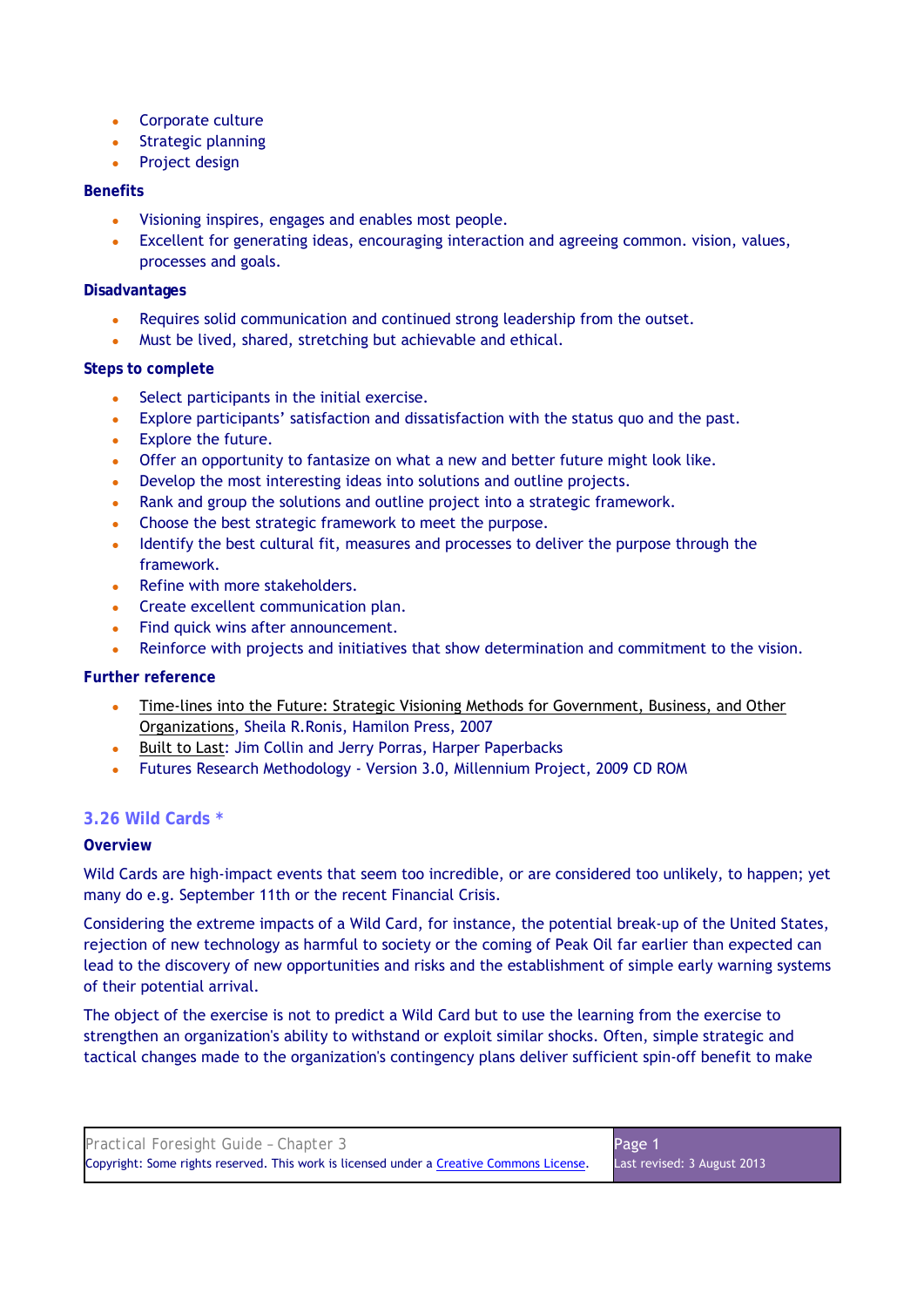this analysis worthwhile. For instance, identifying that oil supplies may peak early can help organizations reduce their needs and diversify sources.

**Uses of the method** 

- Innovation
- Threat assessment
- Scenario planning
- Contingency planning
- Modeling

## **Benefits**

- Help individuals and teams use extreme thinking to think the unthinkable about the world they inhabit.
- Learn lessons in how to adapt to be more resilient to future shock.
- Creative disruption through innovation.
- Reduces potential blind-spots.
- Spots potential discontinuities early.
- Questions trend exploration techniques.

## **Disadvantages**

- May create a perception of questionable value among stakeholders
- Not a precise science more an art form today
- Limited monitoring available
- Requires technology for effective use

## **Steps to complete**

Wild Cards can be found through brainstorming and/or systematic analysis of others ideas using this approach:

- Identify which surprises can happen that can affect the organization in extreme circumstances.
- Determine the most important potential Wild-cards that can impact the organization from this list.
- Classify the Wild-cards
	- Type I Wild Card: low probability, high impact, high credibility
	- Type II Wild Card: high probability, high impact, low credibility
	- Type III Wild Card: high probability, high impact, disputed credibility
	- Elephant in the room: happening now, disputed impact, disputed credibility
	- Monitor the most important for signals of growing strength.
	- Determine contingency or avoidance plans that can be put in place.

## Look for universally accepted paradigms that could break.

*"That which defies the human spirit will eventually fail" - Margaret Thatcher, ex British Prime Minister in a reference to the Berlin Wall.* 

For instance: the United States/Euro zone fragments; double-dip recession, machines take over, five working weeks are a thing of the past.

## **Further reference**

- Out of the blue: Wild cards and other big future surprises : how to anticipate and respond to profound change, John L. Petersen, Arlington Institute 1997
- A Vision for 2012: Planning for Extraordinary Change, John L. Petersen, Fulcrum Publishing, 2008

| Practical Foresight Guide - Chapter 3                                                    | Page 1                      |
|------------------------------------------------------------------------------------------|-----------------------------|
| Copyright: Some rights reserved. This work is licensed under a Creative Commons License. | Last revised: 3 August 2013 |